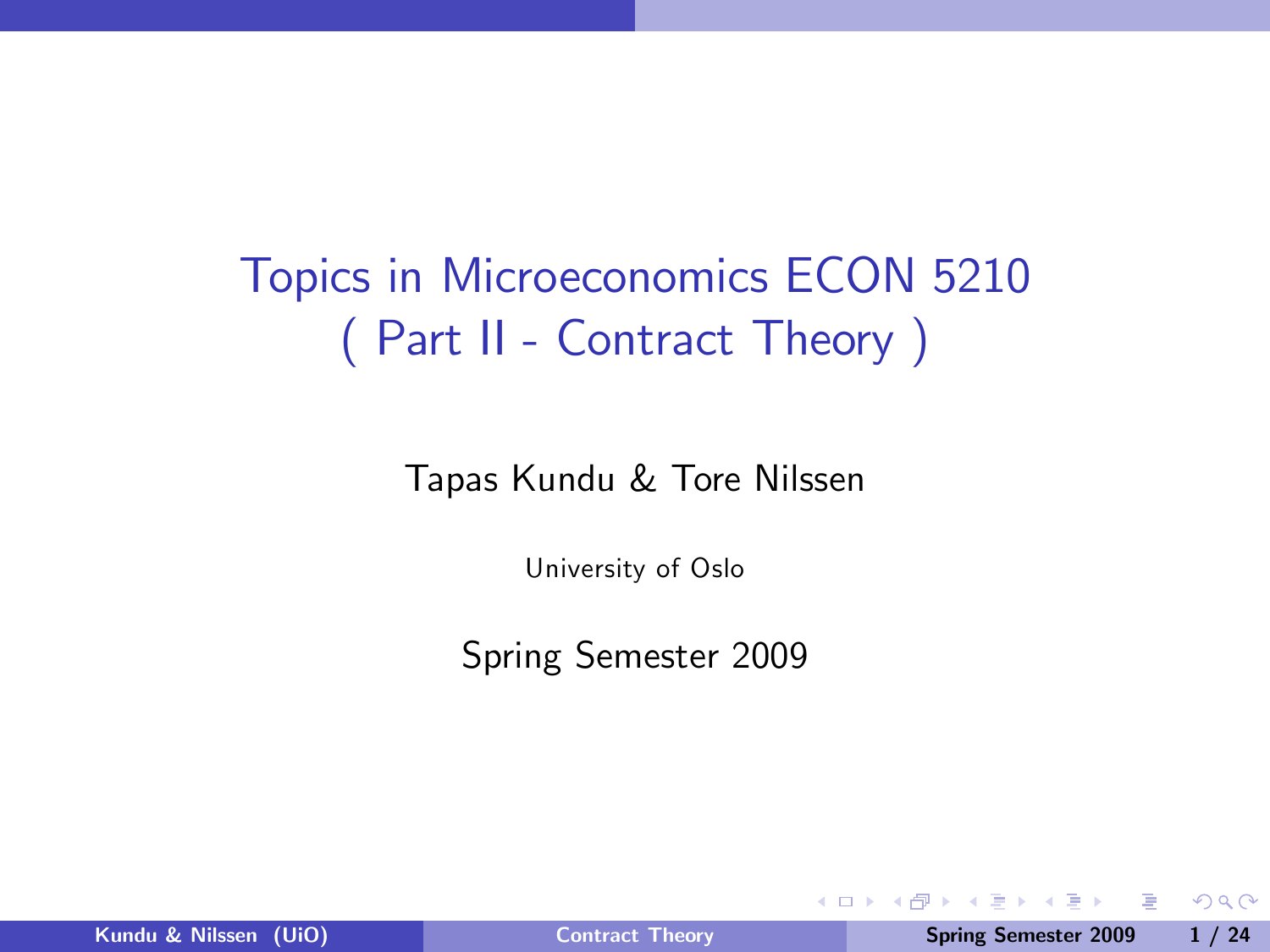# Moral Hazard

Introduction

The principal P hires an agent A to perform a task. A chooses the effort level, but P can only observe the performance, which is a noisy reflection of e§ort.

Theoretical development

• Holmström 79, 83, Grossman and Hart 83

Application

- Theory of firm (Grossman and Hart 82)
- Sharecropping contract (Stiglitz 74)

4 0 8

 $\Omega$ 

ヨメコヨメ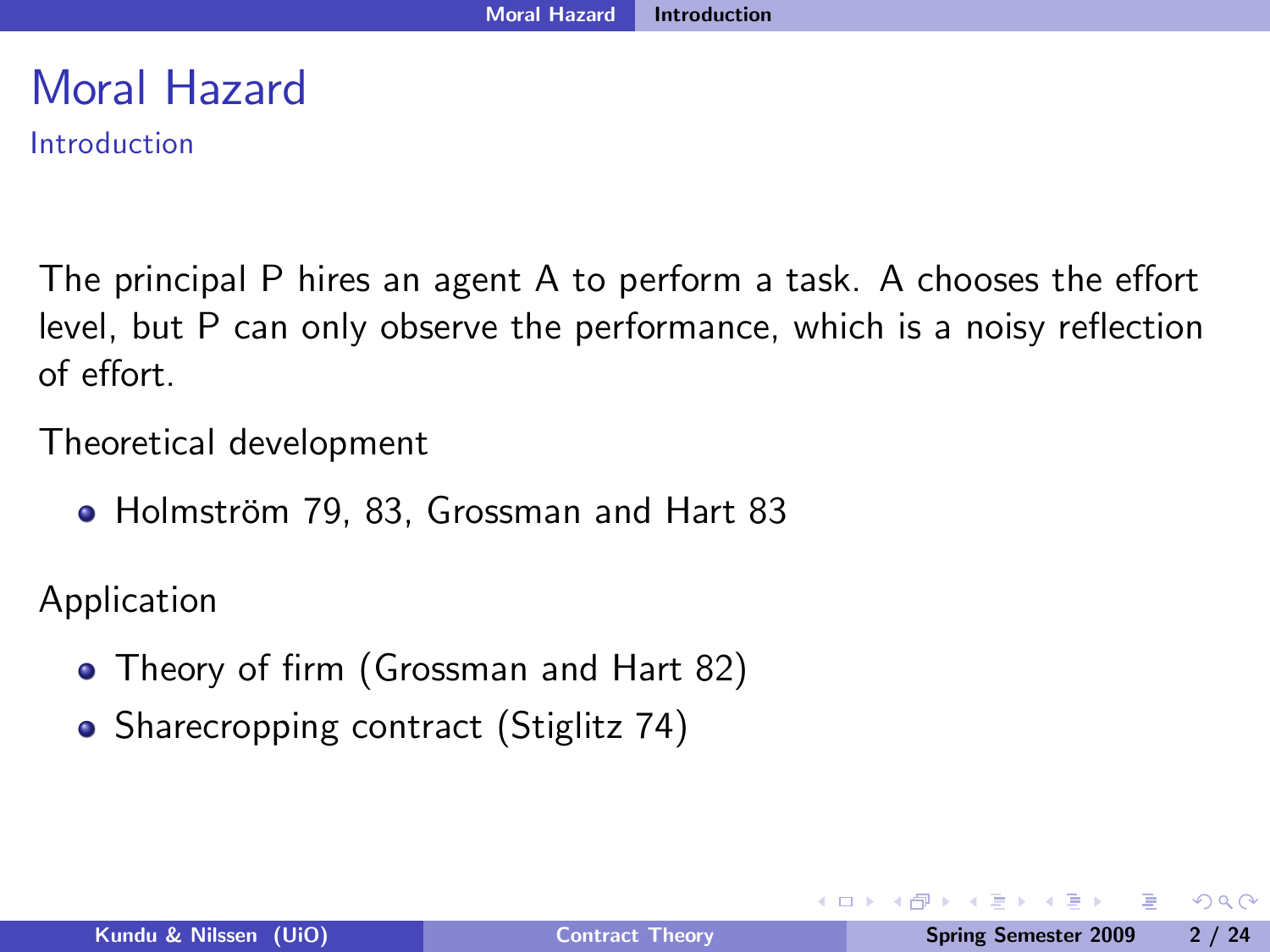# Two performance outcome

Framework

Performance  $q \in \{0, 1\}$ Action  $a > 0$  $Pr(q = 1 | a) = p(a)$ , increasing, concave in a; Assume  $p(0) = 0, p(\infty) = 1$  and  $p'(0) > 1$ P offers wage w to agent  $A$ P gets  $V(q - w)$ , V increasing and concave A gets  $u(w) - a$ , u increasing and concave

**KERKER E KAQO**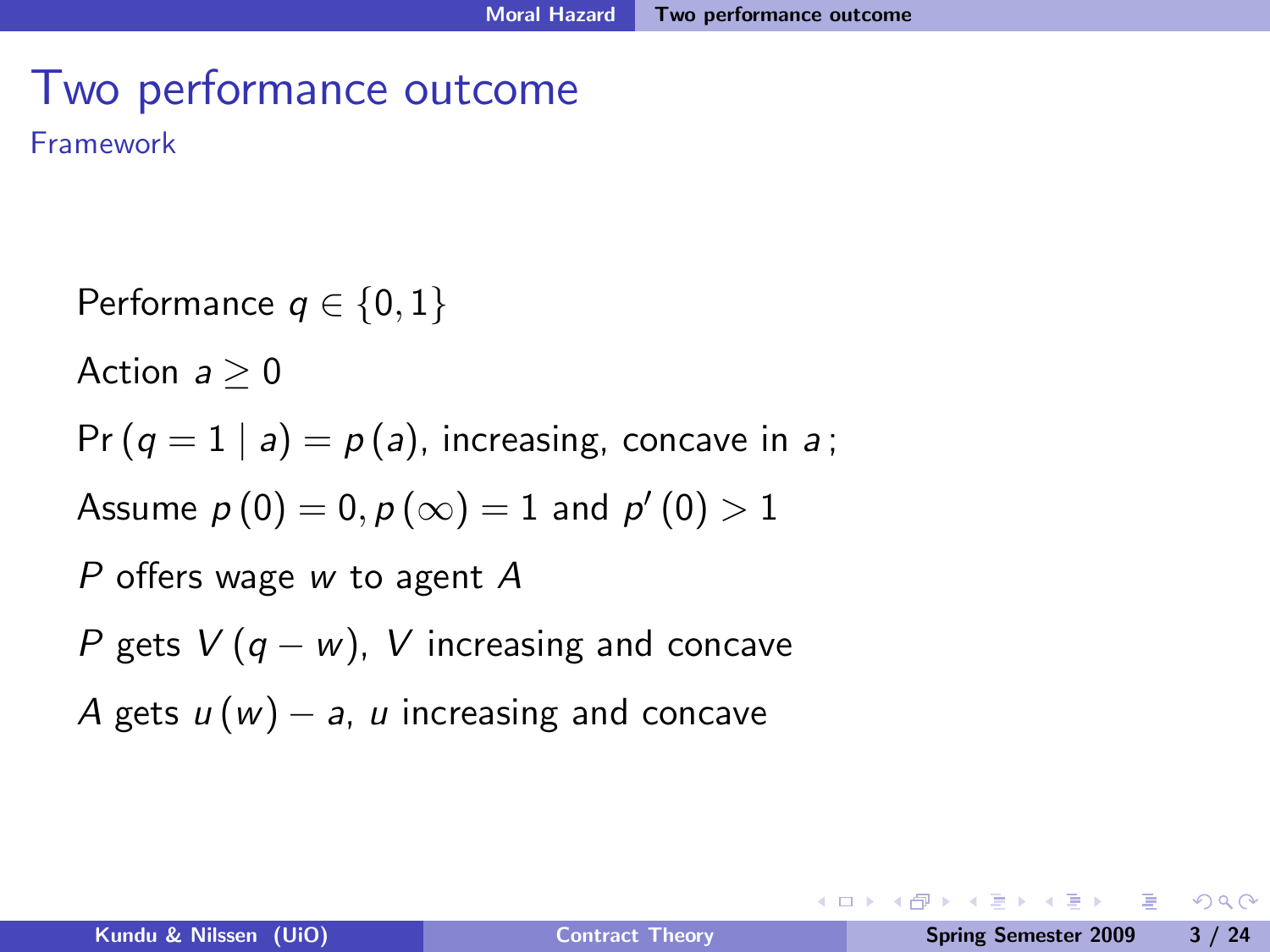$$
\max_{a, w_i} p(a) V (1 - w_1) + (1 - p(a)) V(-w_0)
$$
  
subject to  $p(a) u(w_1) + (1 - p(a)) u(w_0) - a \ge 0$ 

ミドマミド

**◆ ロ ▶ → 何**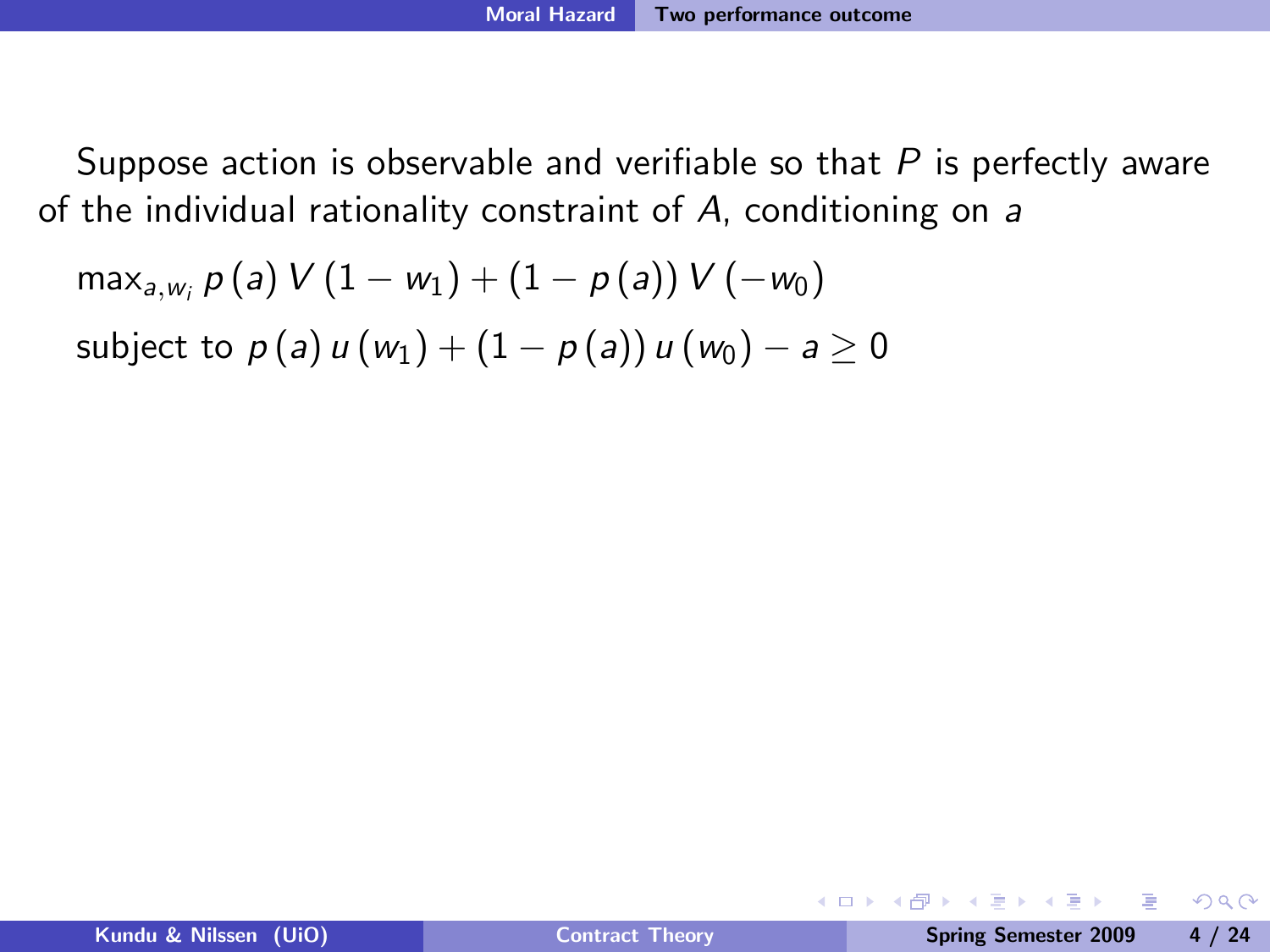$$
\max_{a, w_i} p(a) V(1 - w_1) + (1 - p(a)) V(-w_0)
$$
  
subject to  $p(a) u(w_1) + (1 - p(a)) u(w_0) - a \ge 0$   
Individual rationality condition binding

化重压 化重压

**← ロ ▶ → イ 冊**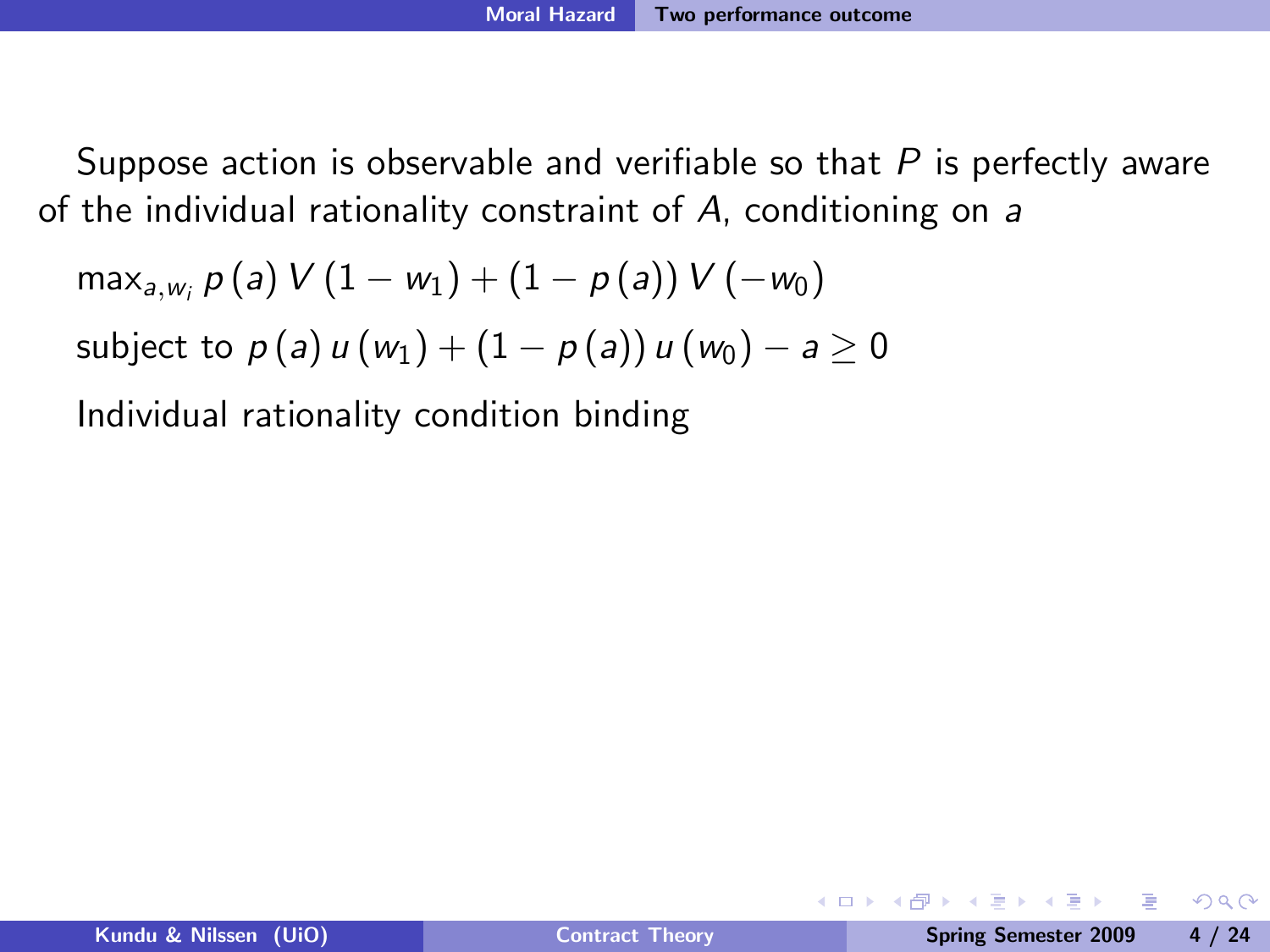$$
\mathsf{max}_{\mathsf{a},w_i} \, \rho\left(\mathsf{a}\right) \, V\left(1-w_1\right) + \left(1-\rho\left(\mathsf{a}\right)\right) \, V\left(-w_0\right) \\ \text{subject to } \rho\left(\mathsf{a}\right) \, u\left(w_1\right) + \left(1-\rho\left(\mathsf{a}\right)\right) \, u\left(w_0\right) - \mathsf{a} \geq 0
$$

Individual rationality condition binding

First order condition with respect to  $w_i$ : Optimal coinsurance (Borch rule)

$$
\frac{V'(1-w_1)}{u'(w_1)} = \lambda = \frac{V'(-w_0)}{u'(w_0)}
$$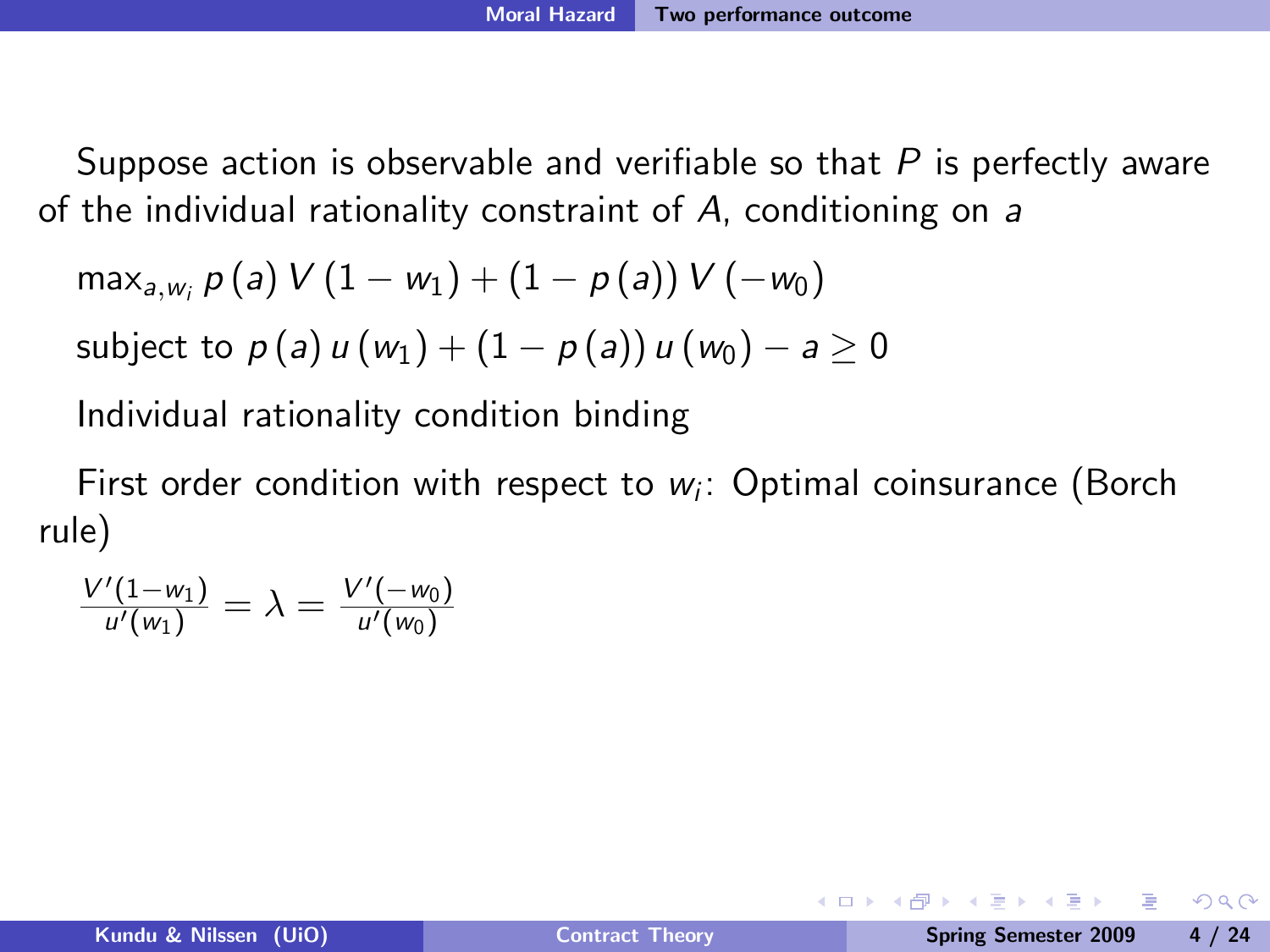$$
\max_{a, w_i} p(a) V (1 - w_1) + (1 - p(a)) V (-w_0)
$$

subject to 
$$
p(a)u(w_1) + (1 - p(a))u(w_0) - a \ge 0
$$

Individual rationality condition binding

First order condition with respect to  $w_i$ : Optimal coinsurance (Borch rule)

$$
\frac{V'(1-w_1)}{u'(w_1)} = \lambda = \frac{V'(-w_0)}{u'(w_0)}
$$

First order condition with respect to effort

$$
p'(a) [V (1 - w1) - V (-w0)] + \lambda p'(a) [u (w1) - u (w0)] - \lambda = 0
$$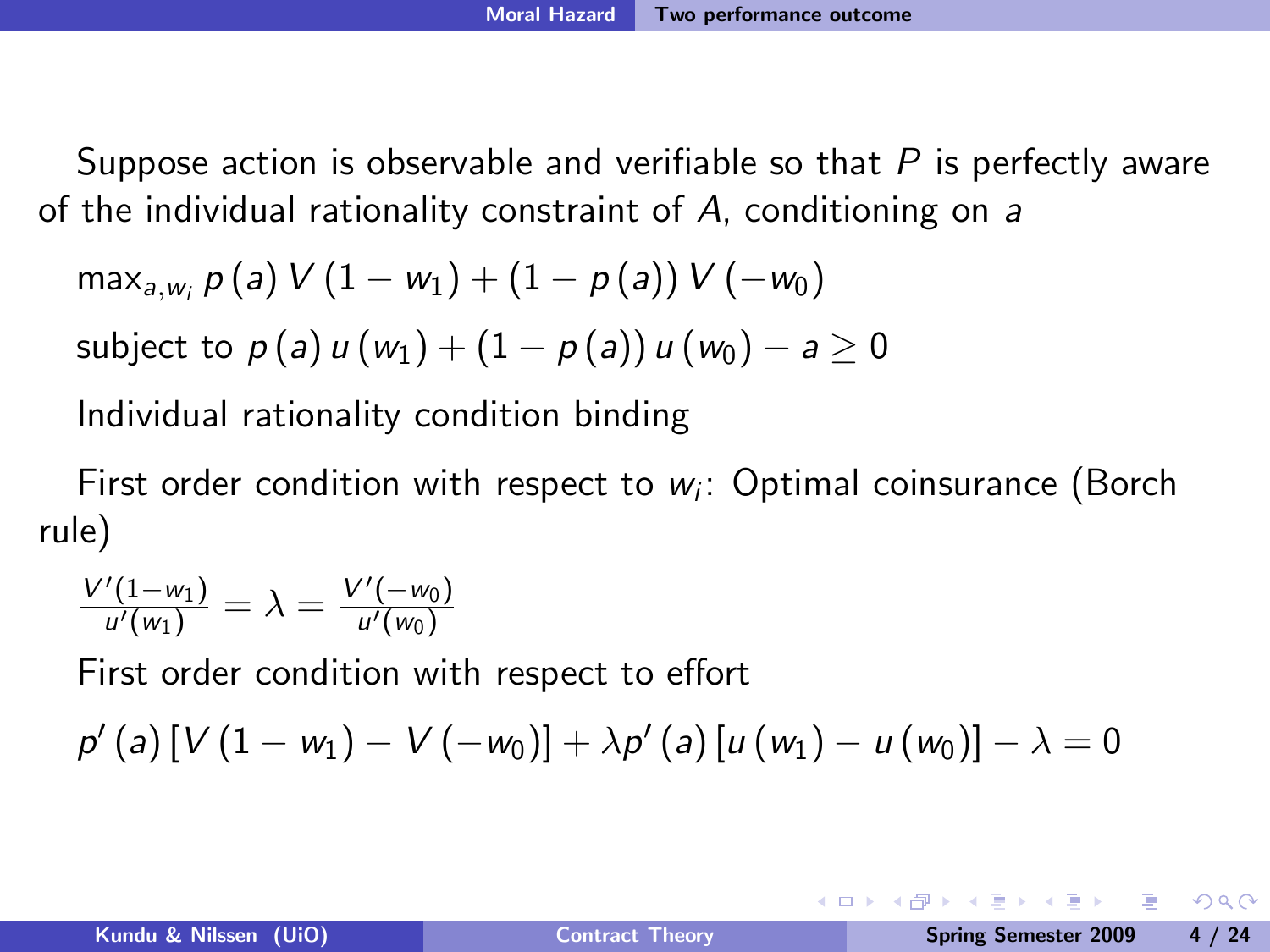• Risk neutral principal  $V(x) = x$ 

$$
w_1^* = w_0^* = w^*; p'(a^*) = \frac{1}{u'(w^*)}; u(w^*) = a^*
$$

P bearing all the risk

 $\equiv$ 

 $299$ 

 $\mathbb{B} \rightarrow \mathbb{R} \oplus \mathbb{B} \rightarrow$ 

 $\mathcal{A}$  .

**◆ロト ◆伊ト**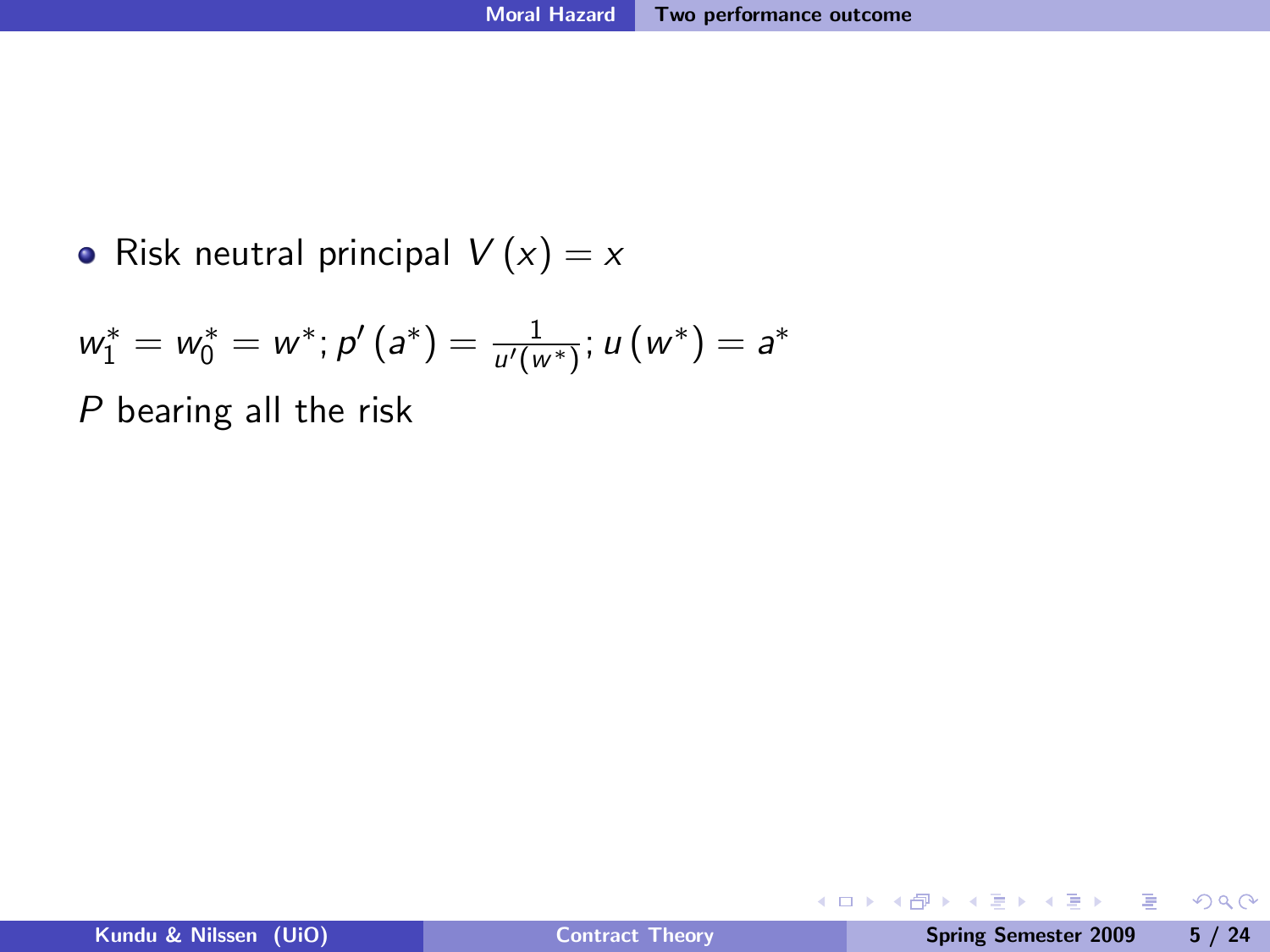• Risk neutral principal  $V(x) = x$ 

$$
w_1^* = w_0^* = w^*; p'(a^*) = \frac{1}{u'(w^*)}; u(w^*) = a^*
$$

P bearing all the risk

• Risk neutral agent  $u(x) = x$ 

$$
w_1^* - w_0^* = 1; p'(a^*) = 1
$$

 $P$  selling the project to  $A$  at an upfront price  $-w_0^*$ 

D.

**← ロ ▶ → イ 冊** 

 $ORO$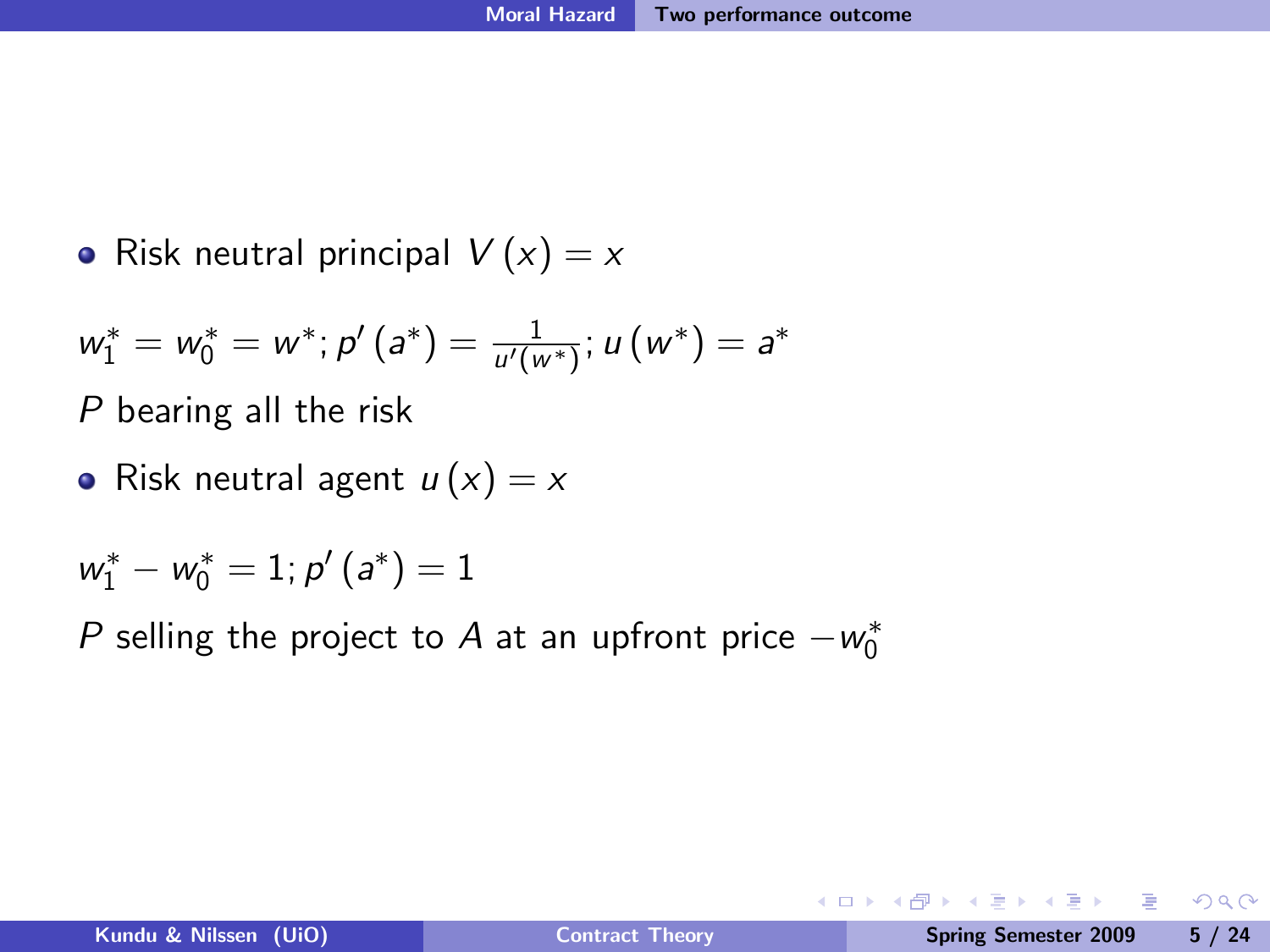$$
\begin{aligned}\n\max_{a, w_i} p(a) \ V(1 - w_1) + (1 - p(a)) \ V(-w_0) \\
\text{subject to} \\
R: p(a) \ u(w_1) + (1 - p(a)) \ u(w_0) - a &\ge 0 \\
IC: a \in \arg \max_{\widehat{a}} p(\widehat{a}) \ u(w_1) + (1 - p(\widehat{a})) \ u(w_0) - \widehat{a}\n\end{aligned}
$$

K ロ ▶ K @ ▶ K 할 ▶ K 할 ▶ → 할 → 9 Q @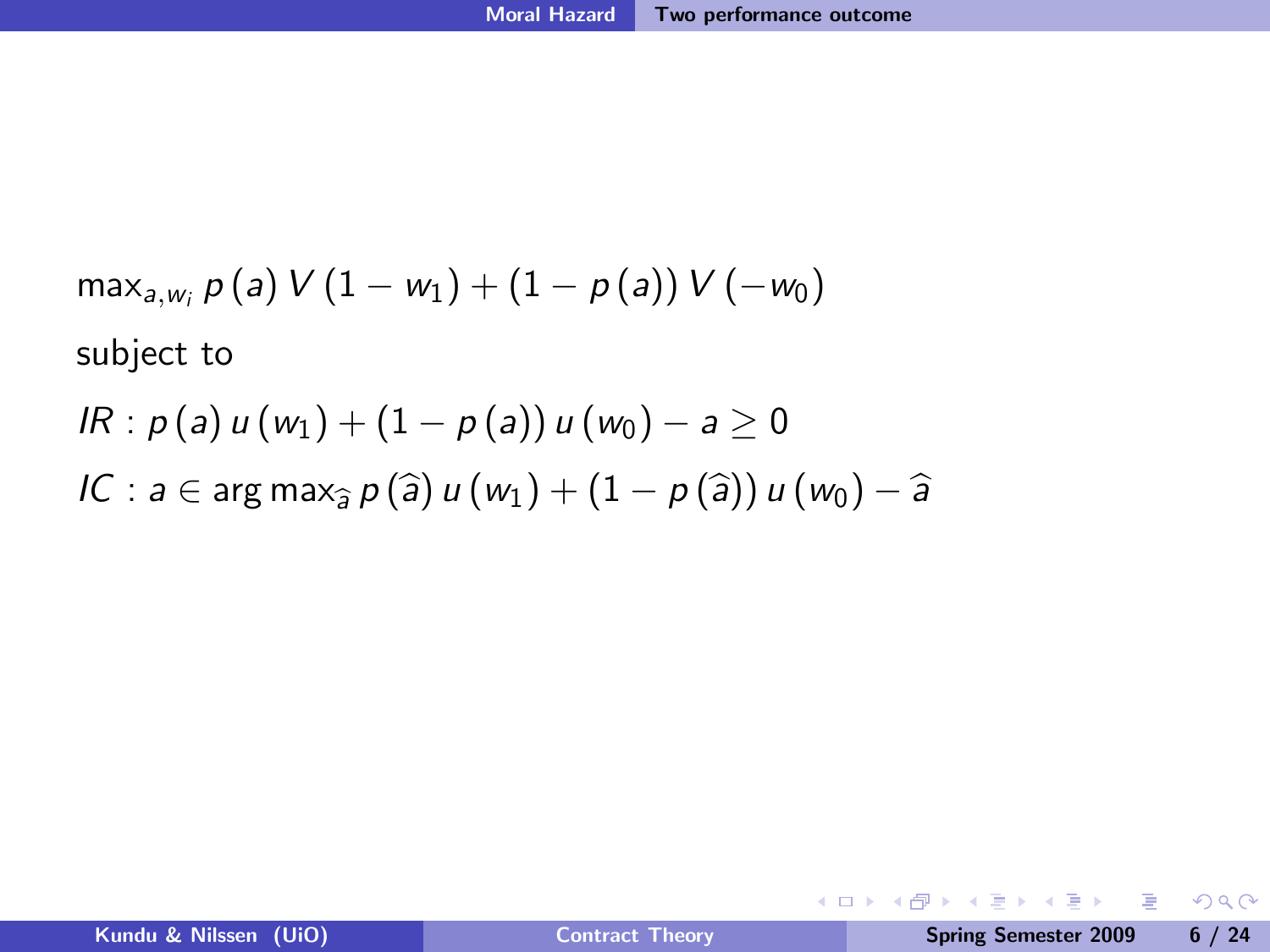$$
\max_{a, w_i} p(a) V (1 - w_1) + (1 - p(a)) V(-w_0)
$$
\nsubject to\n
$$
IR: p(a) u(w_1) + (1 - p(a)) u(w_0) - a \ge 0
$$
\n
$$
IC: a \in \arg \max_{\hat{a}} p(\hat{a}) u(w_1) + (1 - p(\hat{a})) u(w_0) - \hat{a}
$$
\n
$$
IC: p'(a) [u(w_1) - u(w_0)] = 1
$$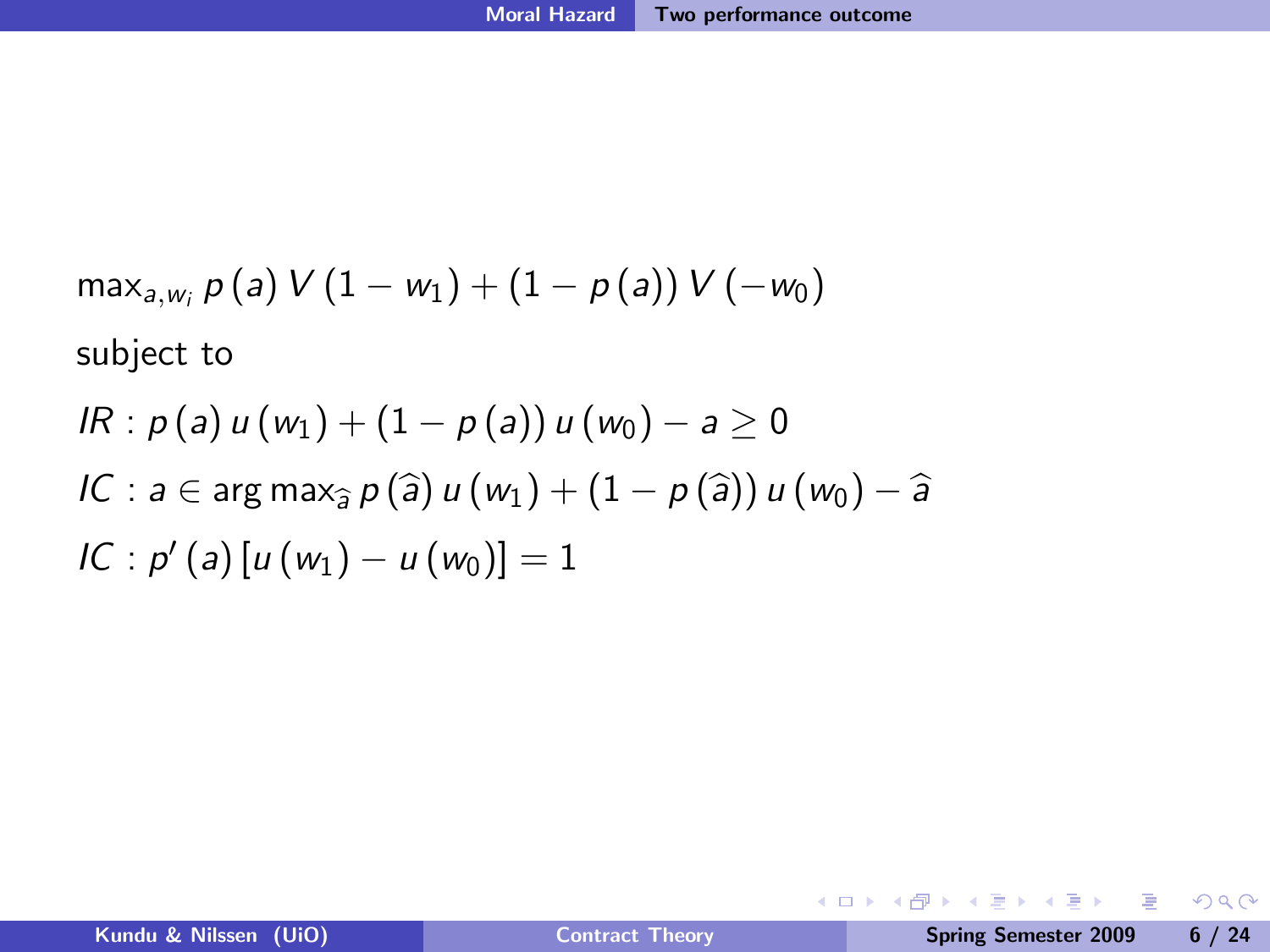#### Second best: Bilateral risk neutrality

Effect of agent's risk neutrality 
$$
(u(x) = x)
$$

$$
IC \Rightarrow p'(a)[w_1 - w_0] = 1
$$

First best  $a = a^*$  can still be implemented if we could have  $[w_1 - w_0] = 1$ 

Easy to check that *IR* will be satisfied as  $p(a^*) + w_0 - a^* \ge 0$ , so P can effectively charge  $w_0^* = p(a^*) - a^*$ 

**Single Street** 

**◆ ロ ▶ → 何** 

 $\eta$ aa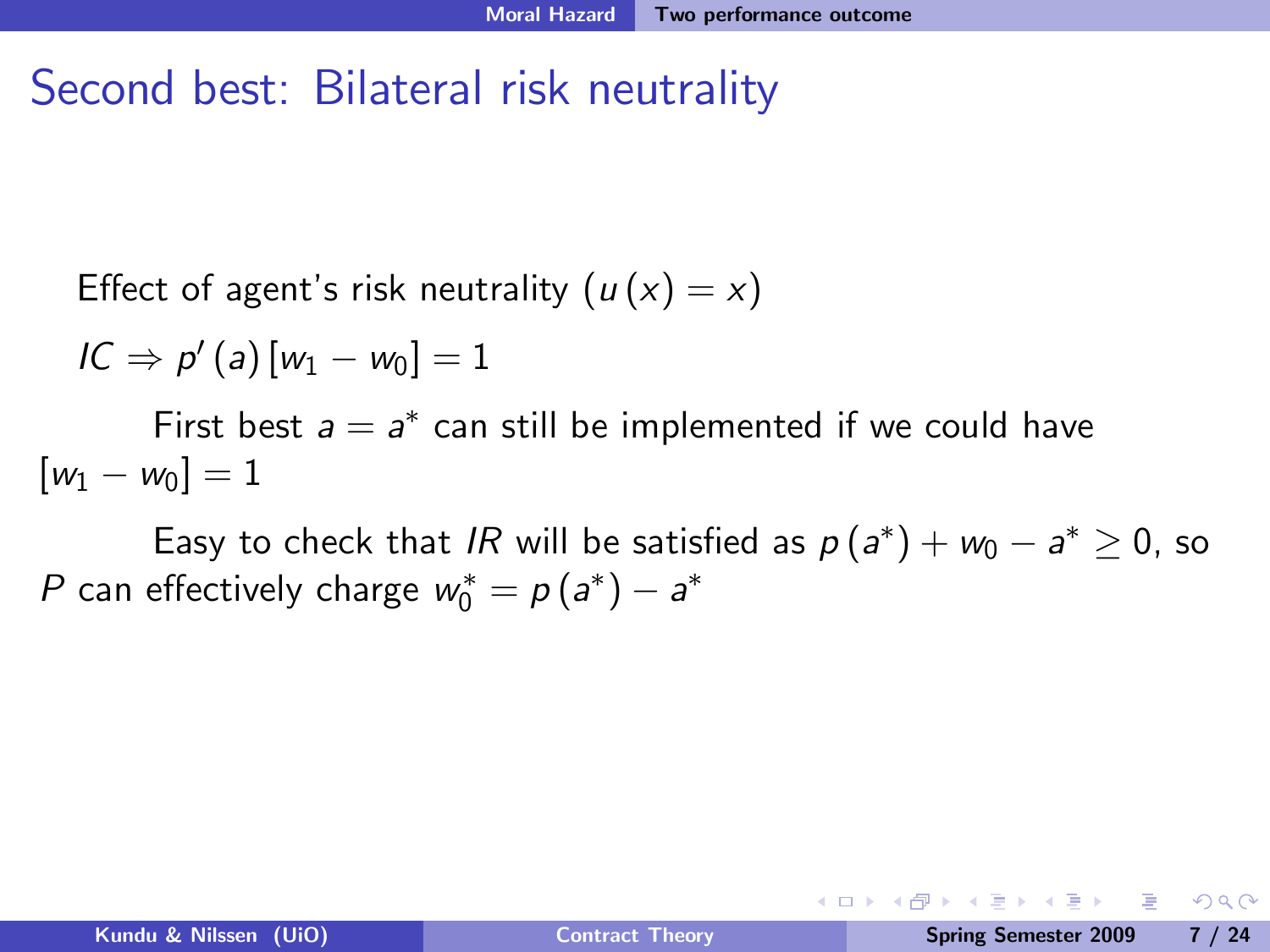#### Second best: Bilateral risk neutrality

Effect of agent's risk neutrality 
$$
(u(x) = x)
$$

$$
IC \Rightarrow p'(a)[w_1 - w_0] = 1
$$

First best  $a = a^*$  can still be implemented if we could have  $[w_1 - w_0] = 1$ 

Easy to check that *IR* will be satisfied as  $p(a^*) + w_0 - a^* \ge 0$ , so P can effectively charge  $w_0^* = p(a^*) - a^*$ 

What if A has resource constraint? For example, what if  $w_0 > 0$ ? Will the above contract be still optimal?

 $\equiv$   $\cap$   $\alpha$ 

**A BAKABA**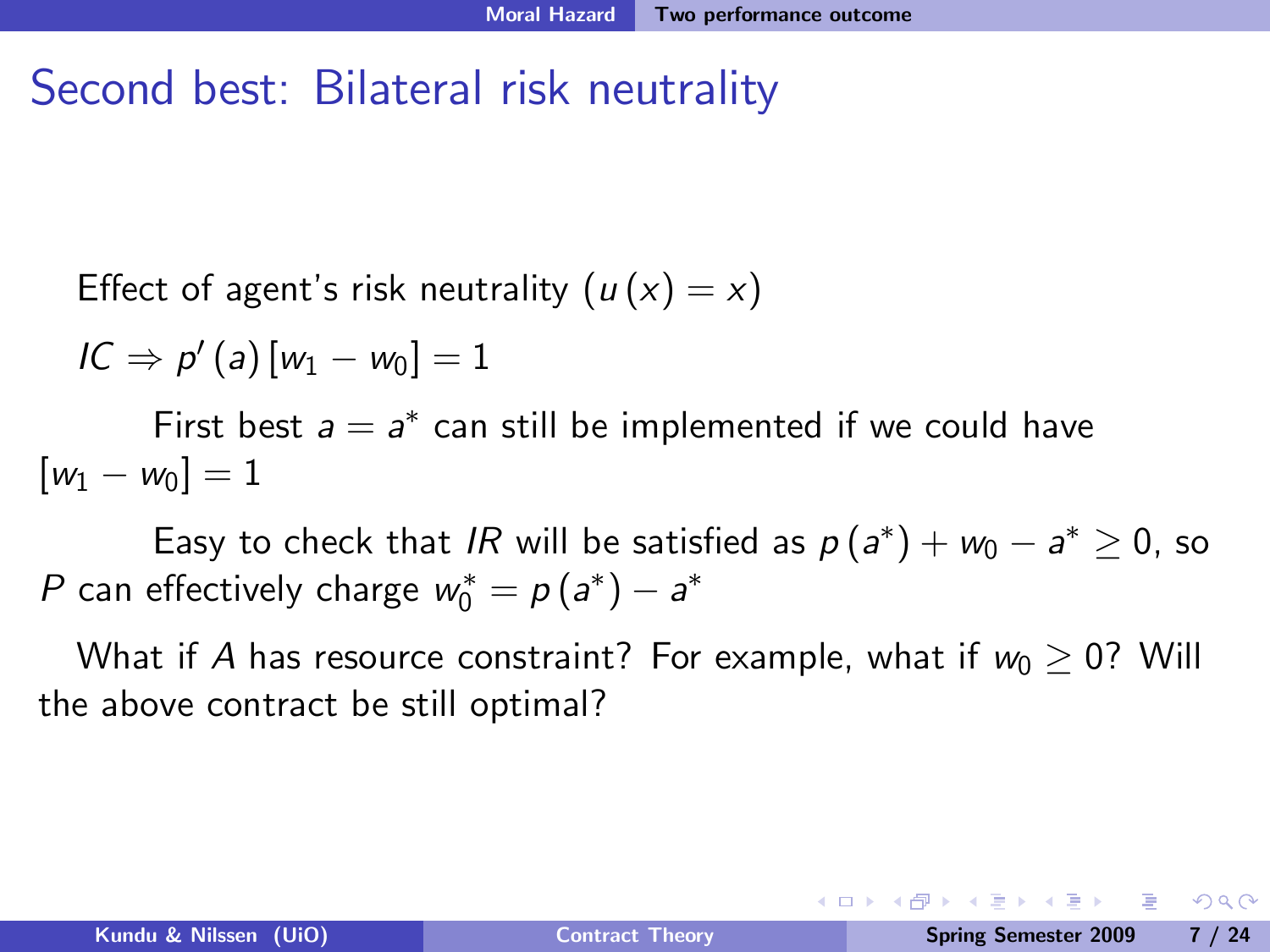#### Second best: Bilateral risk neutrality

Consider P's problem with  $w_0 \geq 0$  (ignore the IR constraint for the time being and look at the optimal effort choice)

$$
\max\nolimits_{a,w_i} p(a) (1 - w_1) + (1 - p(a)) (-w_0)
$$

subject to

$$
IC: p'(a) [w_1 - w_0] = 1
$$

Optimal to charge  $w_0 = 0$ ; Solve for  $w_1$  and a

$$
p'\left(a\right)=1-\tfrac{p(a)p''(a)}{\left[p'(a)\right]^2}
$$

Even with risk neutrality, there is distortion in terms of effort provision, solely due to unobservable action

 $\Omega$ 

化重压 化重压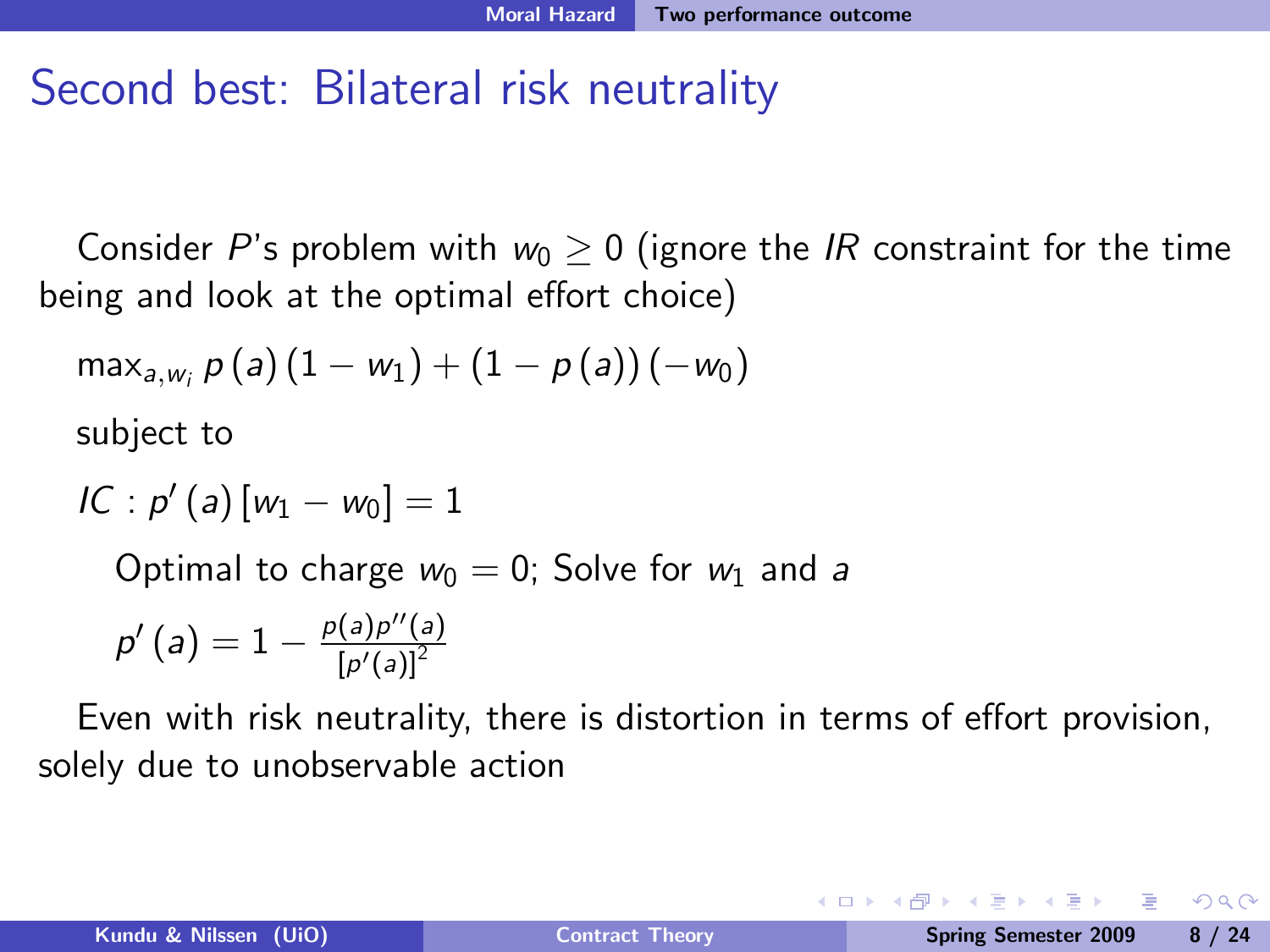#### Second best: Bilateral risk aversion

$$
\max_{a, w_i} p(a) V (1 - w_1) + (1 - p(a)) V (-w_0)
$$
  
subject to

$$
IR: p(a) u(w1) + (1 - p(a)) u(w0) - a \ge 0
$$
  

$$
IC: p'(a) [u(w1) - u(w0)] = 1
$$

First order conditions

$$
\frac{V'(1-w_1)}{u'(w_1)} = \lambda + \mu \frac{p'(a)}{p(a)}
$$

$$
\frac{V'(-w_0)}{u'(w_0)} = \lambda - \mu \frac{p'(a)}{[1-p(a)]}
$$

Coinsurance scheme distorted

A gets more (less) compared to Borch rule in case of high (low) performance. This distortion is to induce effort from  $A$  by rewarding for 'success' whose frequency rises with effort.

 $\Omega$ 

重き マラキ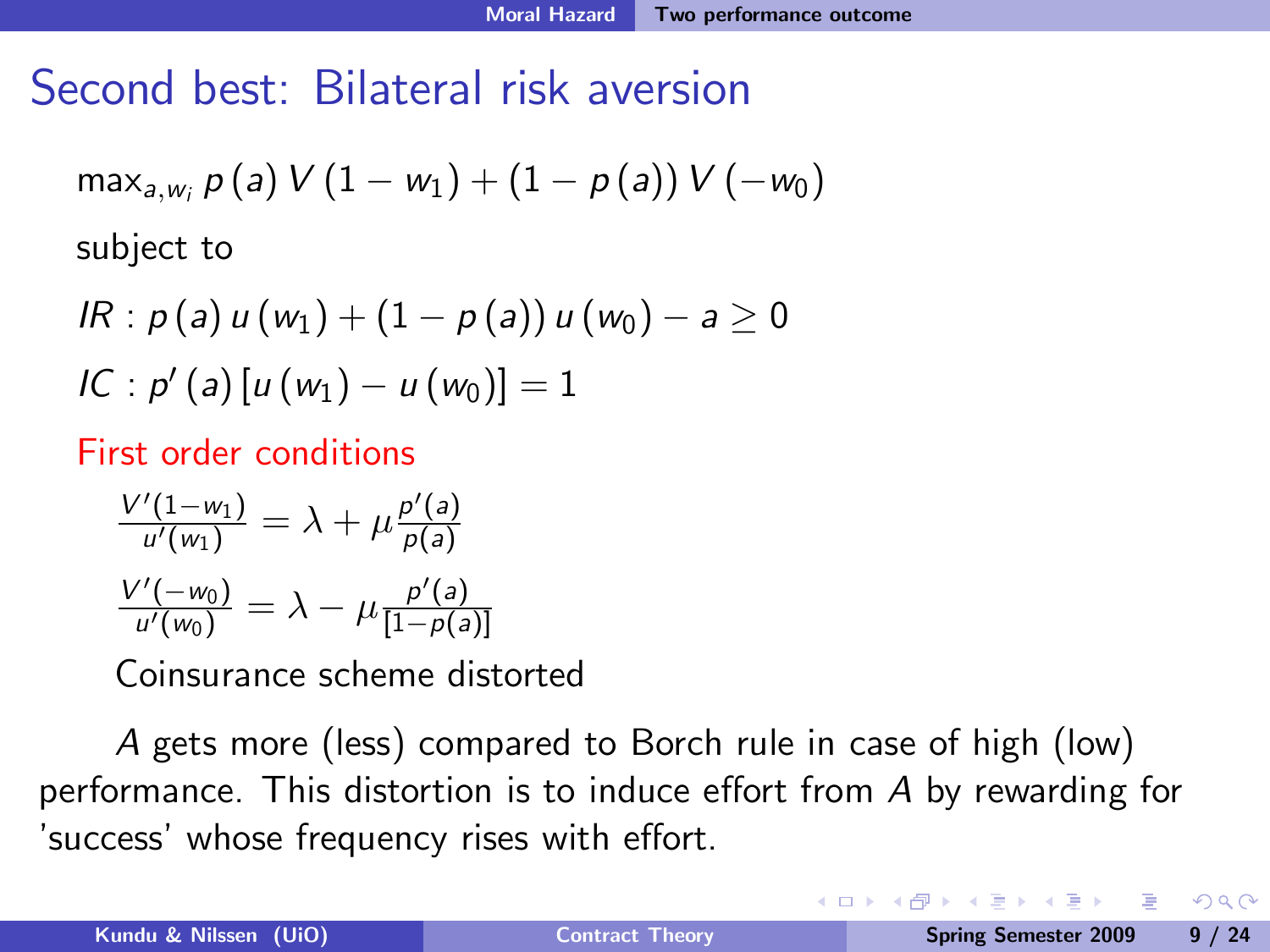#### Linear contract

Assume risk neutral P and agents with CARA preference

 $q = a + \varepsilon; \varepsilon \sim N(0, \sigma^2)$  $u(a, w) = -e^{-\eta [w - \psi(a)]}$  $w = t + sq$ P's problem  $\max_{a,t,s} E(q-w)$ subject to  $IR: E(-e^{-\eta [w-\psi(a)]}) \geq u(\overline{w})$  $\textit{IC}: \textit{a} = \arg \max_{\widetilde{\textit{a}}} E\left(-e^{-\eta [w - \psi(\widetilde{\textit{a}})]}\right)$ 

 $\Omega$ 

イロト イ押 トイヨ トイヨ トーヨー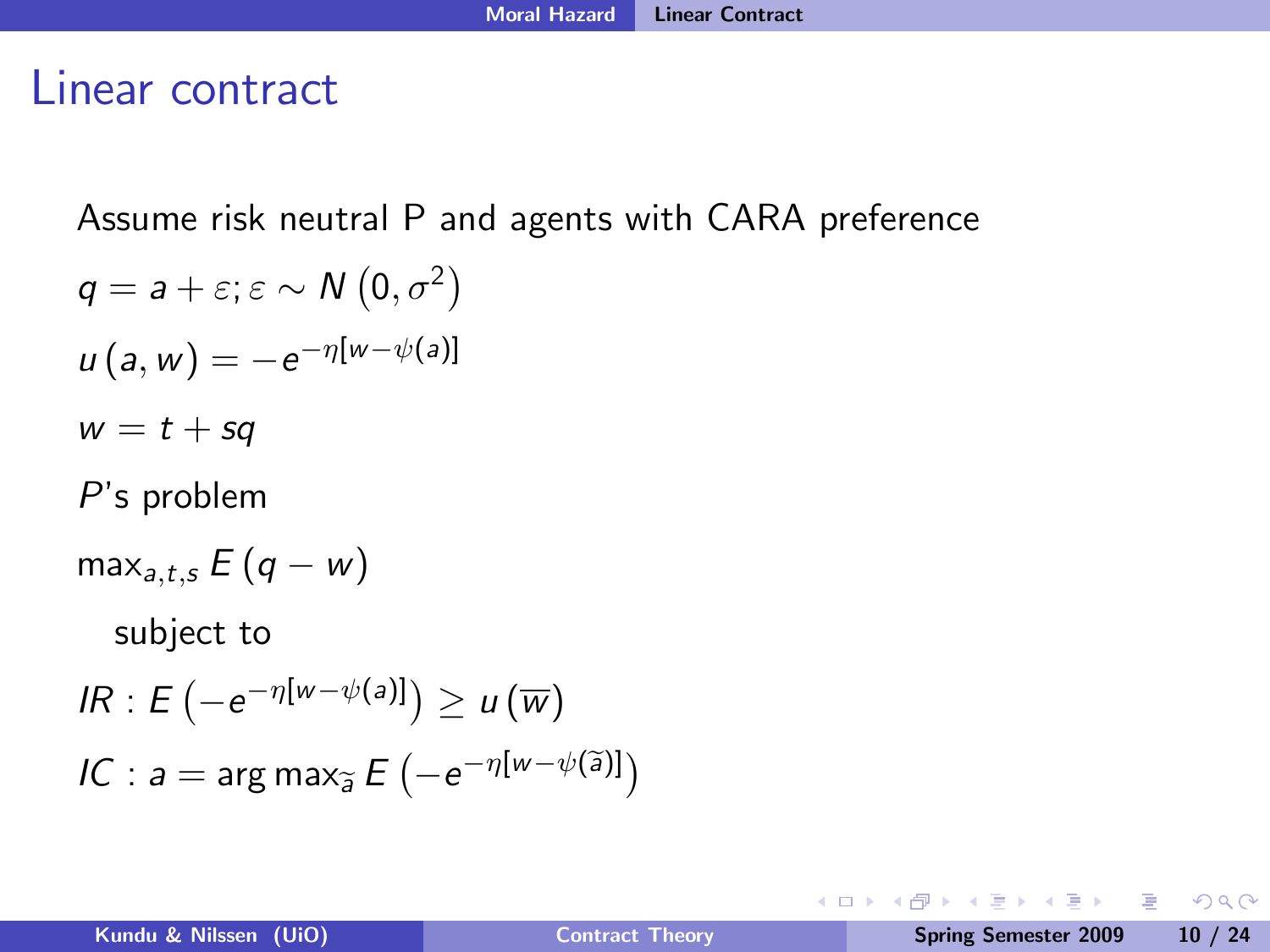## Agent's choice of action

$$
a = \arg \max_{\widetilde{a}} E\left(-e^{-\eta \left[t + s\widetilde{a} + s\varepsilon - \frac{c\widetilde{a}^2}{2}\right]}\right)
$$
  
\n
$$
= \arg \max_{\widetilde{a}} \left[-e^{-\eta \left[t + s\widetilde{a} + s\varepsilon - \frac{c\widetilde{a}^2}{2}\right]}\right] E\left(-e^{\eta s\varepsilon}\right)
$$
  
\n
$$
= \arg \max_{\widetilde{a}} - e^{-\eta \left[t + s\widetilde{a} - \frac{c\widetilde{a}^2}{2} - \frac{\eta}{2}s^2\sigma^2\right]}
$$
  
\n
$$
= \arg \max_{\widetilde{a}} - e^{-\eta \widehat{w}(\widetilde{a})} \text{ where } \widehat{w}(\widetilde{a}) \text{ is the certainty equivalent\ncompensation
$$

$$
= \arg\max_{\widetilde{a}} \widehat{w}\left(\widetilde{a}\right) = \frac{s}{c} = \widehat{a}, \text{ say}
$$

 $\equiv$ 

 $299$ 

イロン イ母ン イヨン イヨン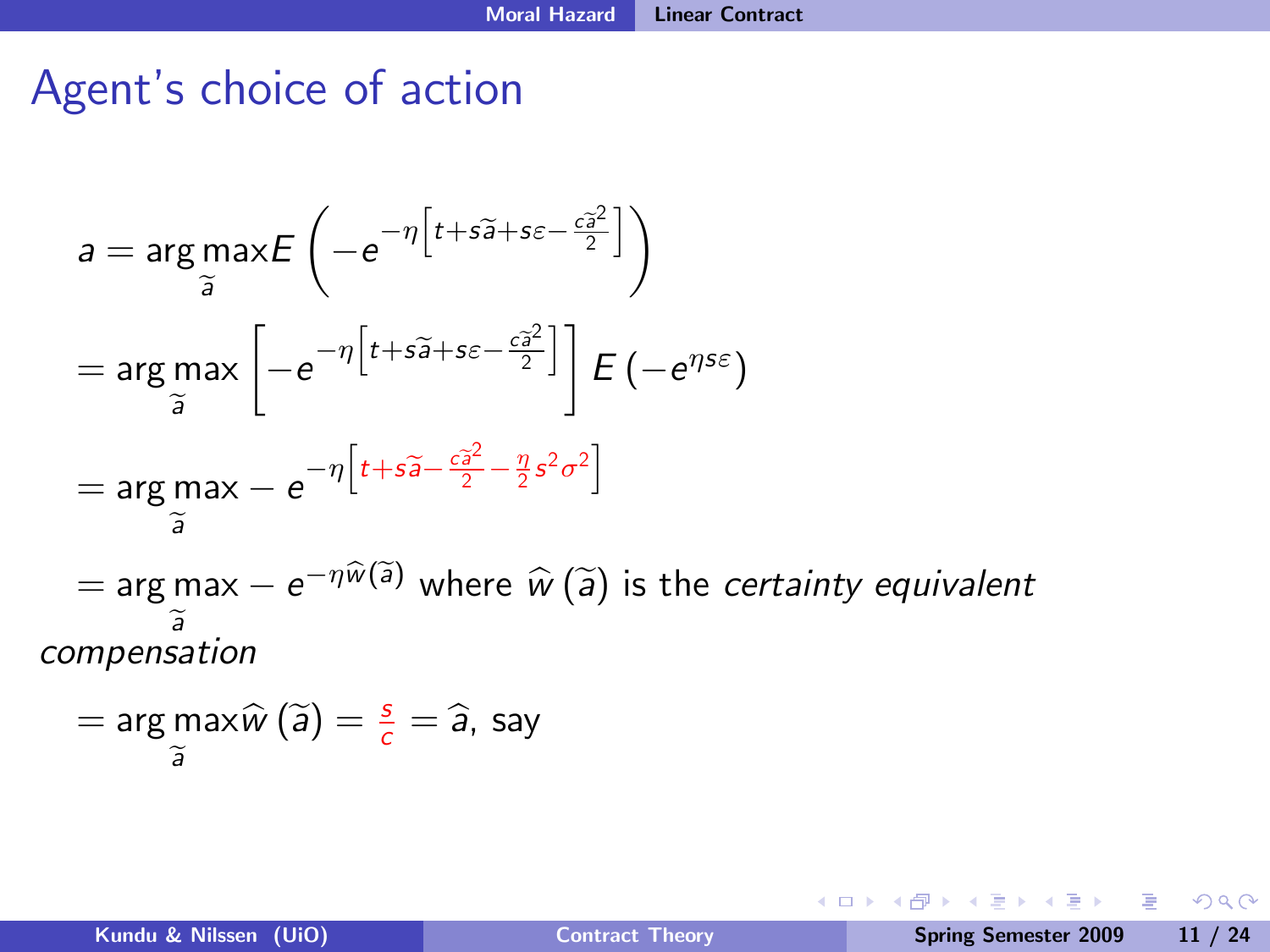### P's problem

$$
max_{t,s} E\left(\frac{s}{c} + \varepsilon - t - \frac{s^2}{c} - s\varepsilon\right)
$$
  
subject to  

$$
IR: \widehat{w}\left(\frac{s}{c}\right) = \overline{w}
$$

K ロ > K @ > K 할 > K 할 > → 할 → ⊙ Q @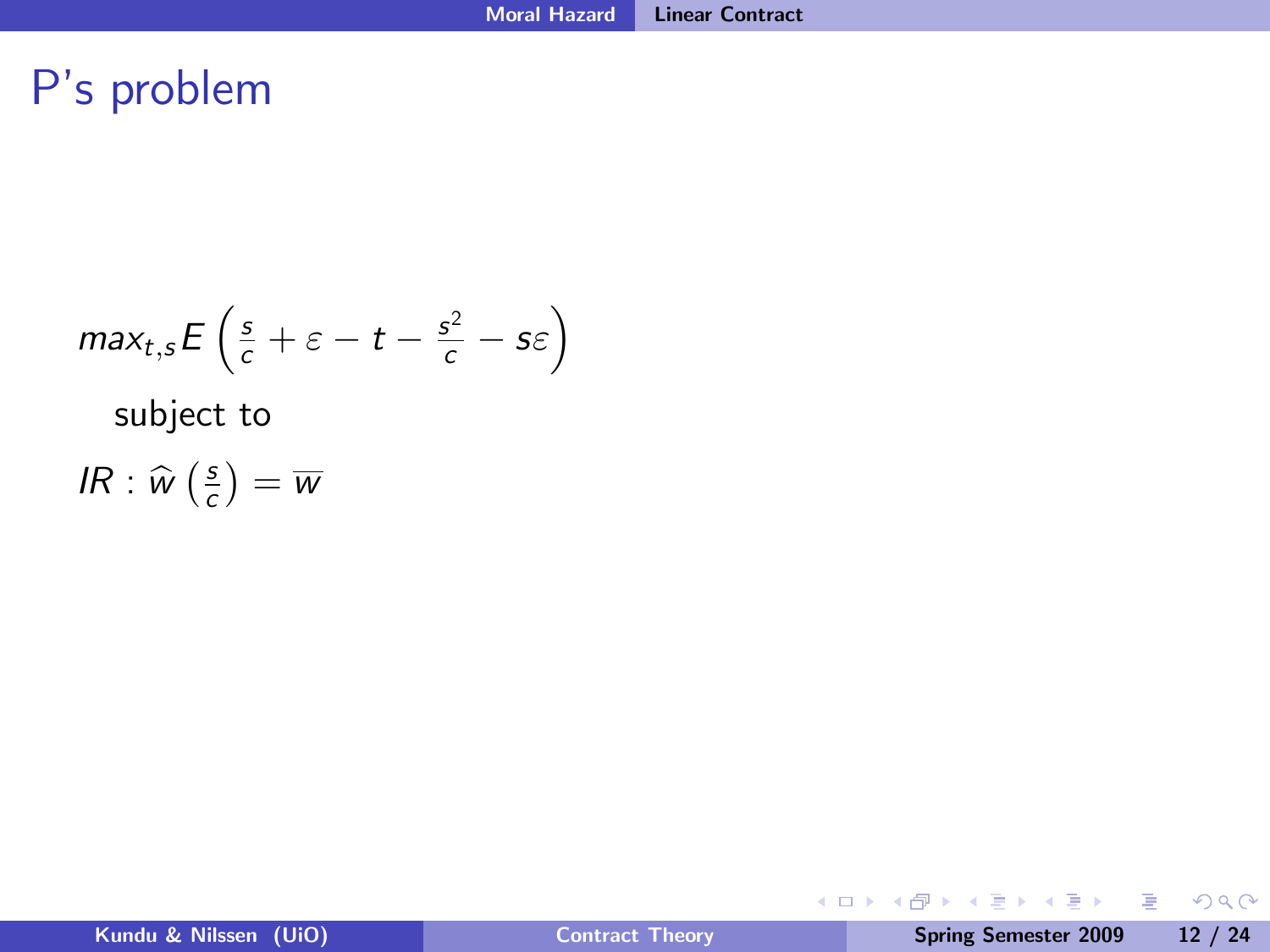#### P's problem

$$
max_{t,s} E\left(\frac{s}{c} + \varepsilon - t - \frac{s^2}{c} - s\varepsilon\right)
$$
\nsubject to

\n
$$
IR: \widehat{w}\left(\frac{s}{c}\right) = \overline{w}
$$
\nOptimal  $\widehat{s} = \frac{1}{1 + \eta c \sigma^2}$ ; decreasing in  $c, \eta$  and  $\sigma^2$ 

K ロ ▶ K 個 ▶ K 글 ▶ K 글 ▶ │ 글 │ K 9 Q Q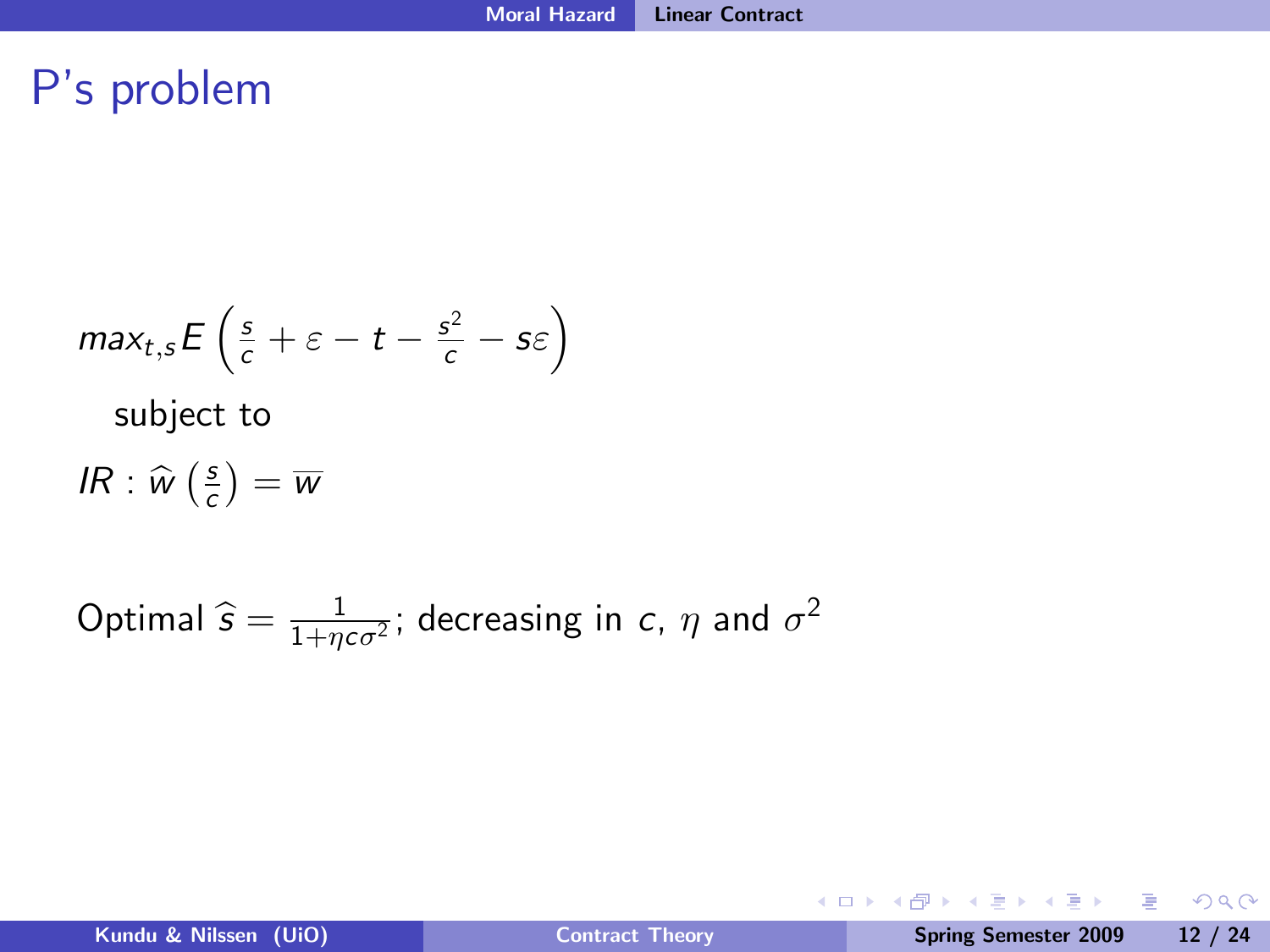## Sub-optimality of linear contract

 $q = a + \varepsilon$ 



| Kundu & Nilssen (UiO) |  |
|-----------------------|--|
|                       |  |

4 0 8

÷.

41

Þ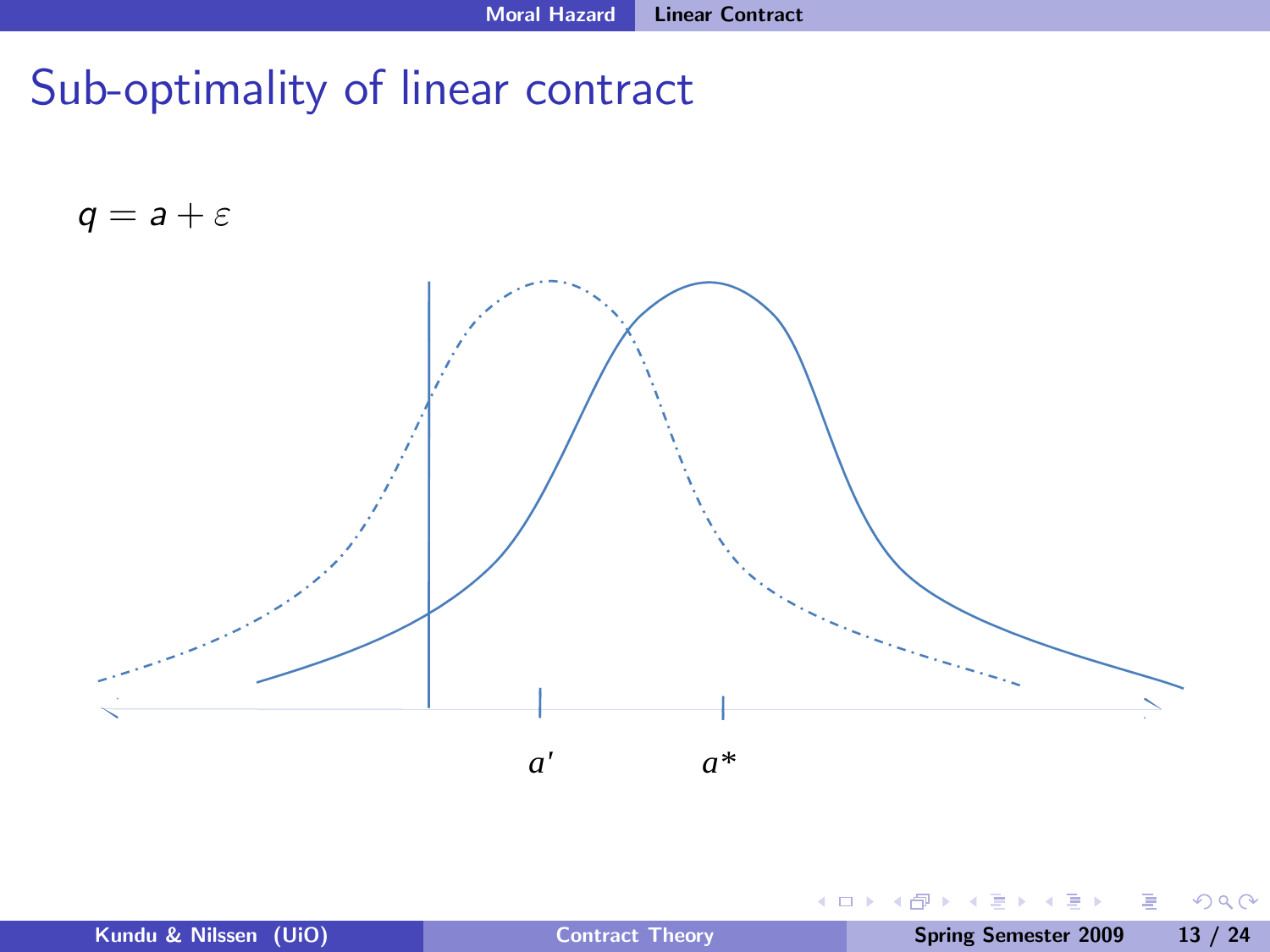#### Multitasking: Holmström and Milgrom 91

A undertakes two tasks  $a_1$  and  $a_2$ 

 $q_i = a_i + \varepsilon_i$ ;  $(\varepsilon_1, \varepsilon_2) \sim$  multivariate normal with zero mean and covariance matrix  $\sum = \begin{bmatrix} \sigma_1^2 & \sigma_{12} \\ \sigma_2^2 & \sigma_{22}^2 \end{bmatrix}$  $\sigma_{12}$   $\sigma_2^2$ 1  $u(w, a) = -e^{-\eta [w - \psi(a_1, a_2)]}$ where  $\psi(a_1, a_2) = \frac{1}{2} (c_1 a_1^2 + c_2 a_2^2) + \delta a_1 a_2; \delta \in [0, \sqrt{c_1 c_2}]$ Linear contracts:  $w = t + s_1q_1 + s_2q_2$ 

**KERKER E MAG**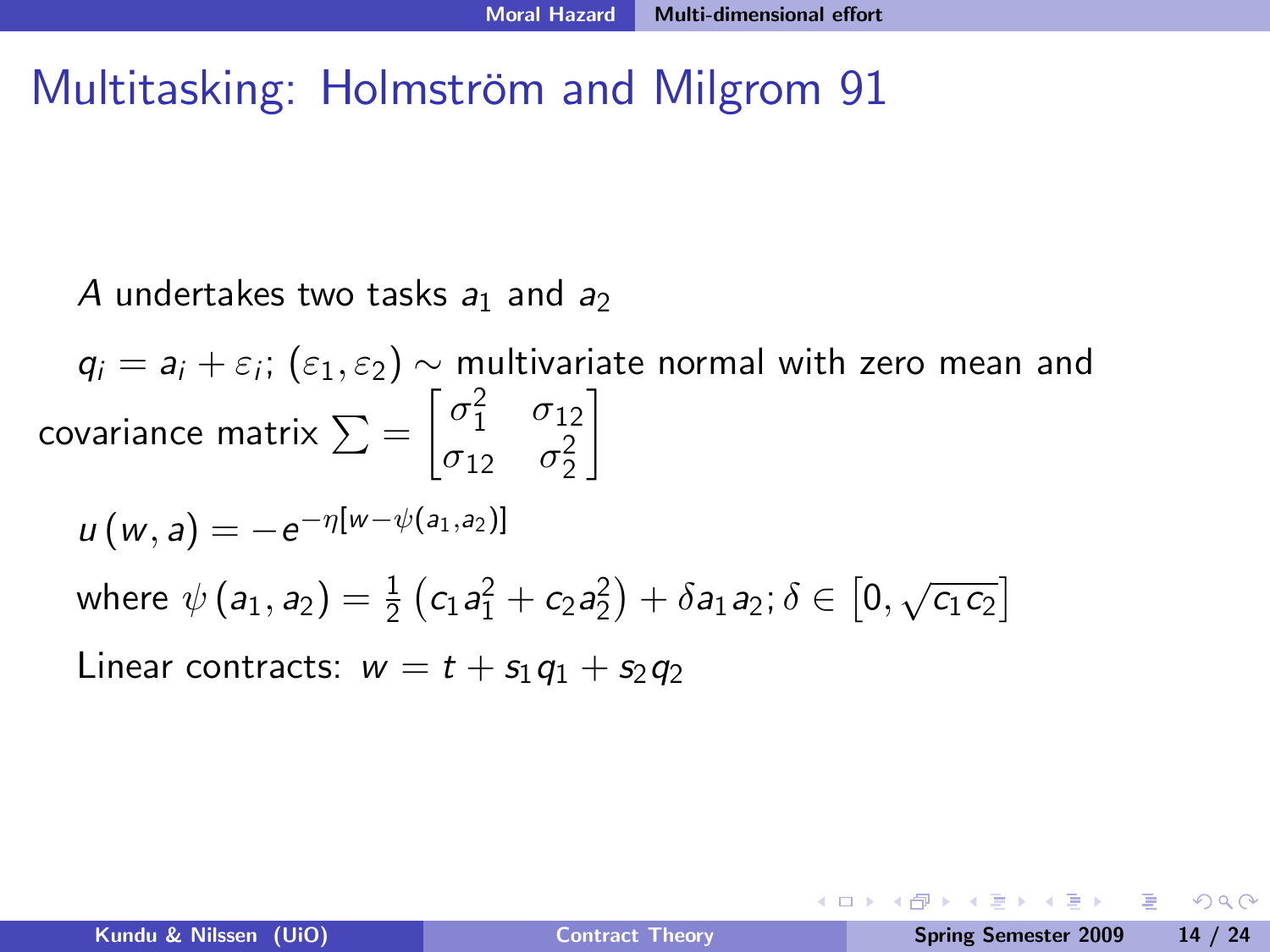### Solving agent's choice of action

#### Determine certainty equivalent

 $\widehat{w}(a_1, a_2) = t + s_1a_1 + s_2a_2 - \frac{\eta}{2}$  $\frac{\eta}{2} \left( s_1^2 \sigma_1^2 + s_2^2 \sigma_2^2 \right) - \frac{1}{2}$  $\frac{1}{2}(c_1a_1^2+c_2a_2^2)-\delta a_1a_2$ 

**∢口 ▶ ∢母** 

 $\mathbb{B} \rightarrow \mathbb{C}$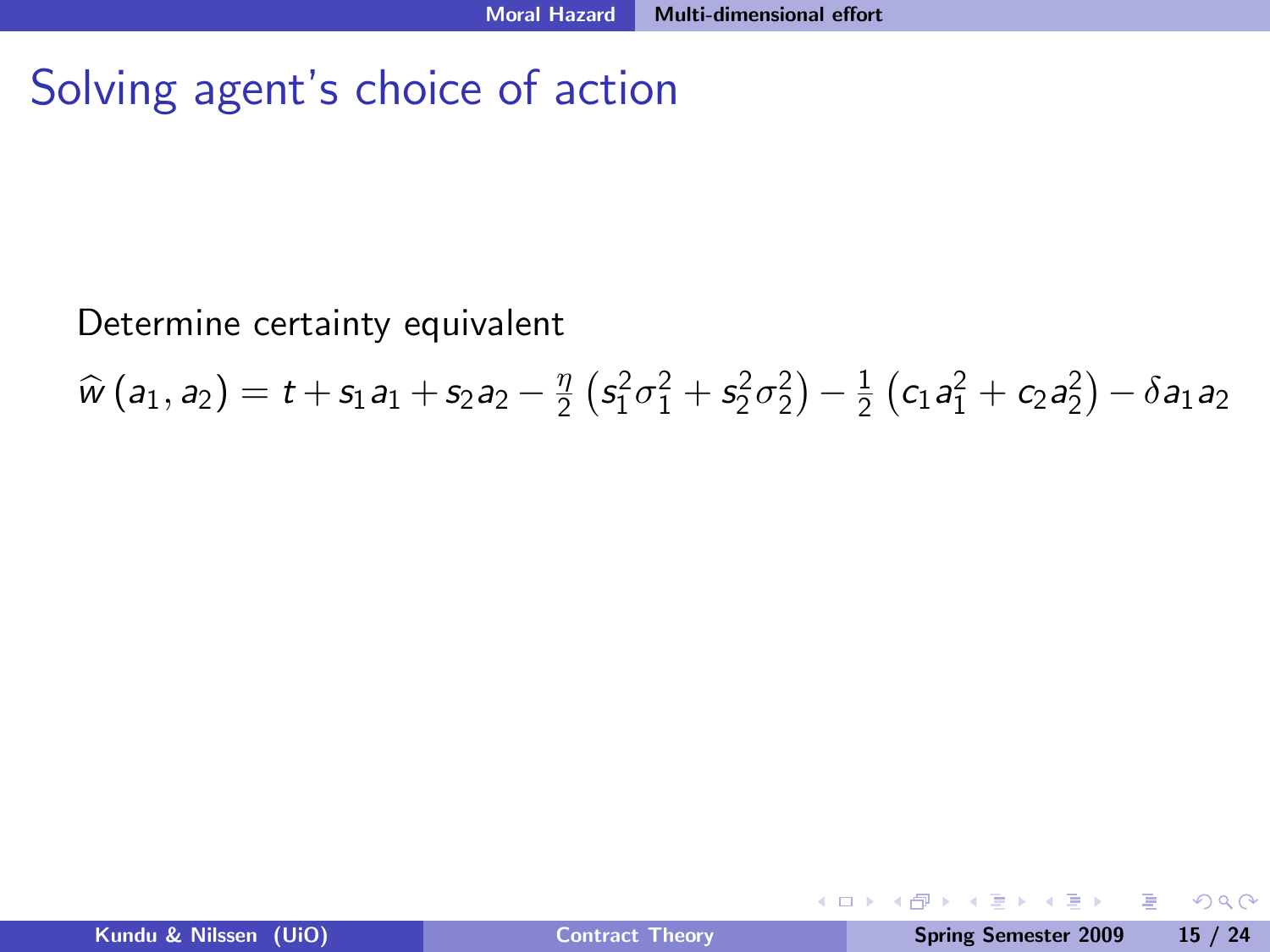### Solving agent's choice of action

#### Determine certainty equivalent

 $\widehat{w}(a_1, a_2) = t + s_1a_1 + s_2a_2 - \frac{\eta}{2}$  $\frac{\eta}{2} \left( s_1^2 \sigma_1^2 + s_2^2 \sigma_2^2 \right) - \frac{1}{2}$  $\frac{1}{2}(c_1a_1^2+c_2a_2^2)-\delta a_1a_2$ Solving for  $a_1$  and  $a_2$ 

 $s_i = c_i a_i + \delta a_i$ 

 $200$ 

**∢口 ▶ ∢母**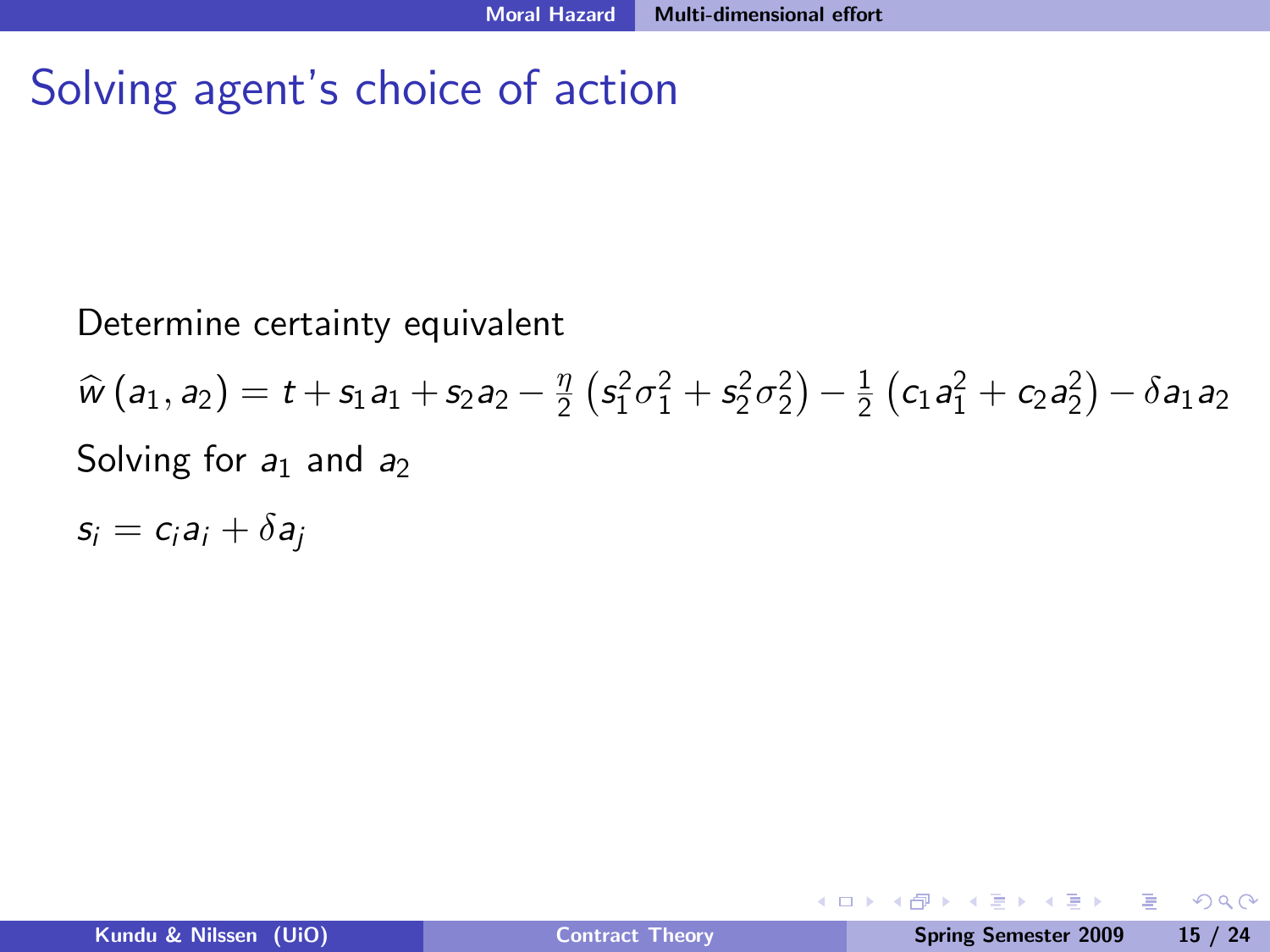### Solving agent's choice of action

#### Determine certainty equivalent

 $\widehat{w}(a_1, a_2) = t + s_1a_1 + s_2a_2 - \frac{\eta}{2}$  $\frac{\eta}{2} \left( s_1^2 \sigma_1^2 + s_2^2 \sigma_2^2 \right) - \frac{1}{2}$  $\frac{1}{2}(c_1a_1^2+c_2a_2^2)-\delta a_1a_2$ Solving for  $a_1$  and  $a_2$ 

$$
s_i = c_i a_i + \delta a_j
$$

$$
a_i = \frac{s_i c_j - \delta s_j}{c_i c_j - \delta^2}
$$

 $200$ 

**← ロ ▶ → イ 冊**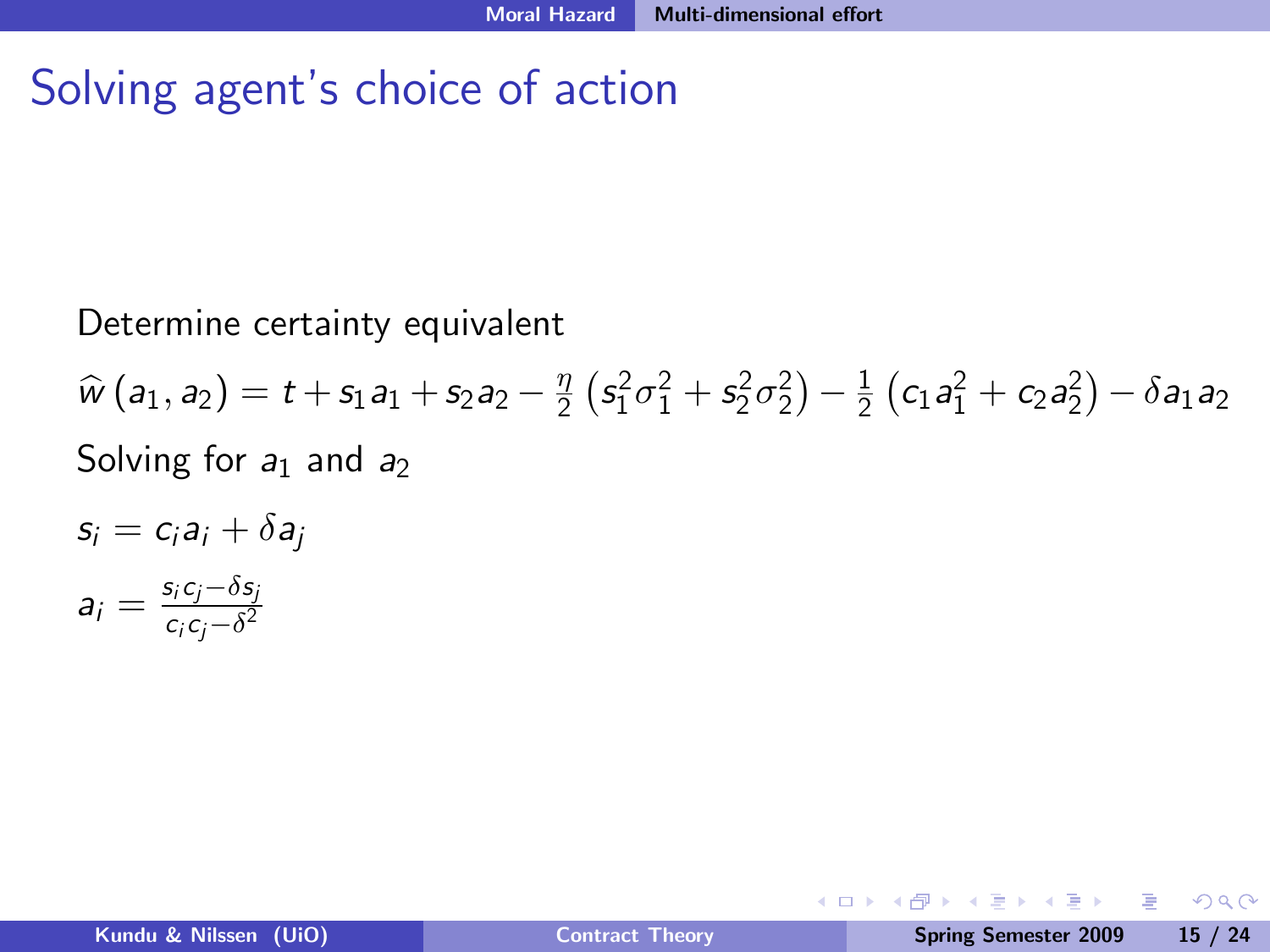# The Principal's problem

$$
\max a_1 (1 - s_1) + a_2 (1 - s_2) - t
$$

subject to

$$
\mathsf{a}_1=\tfrac{s_1c_2-\delta s_2}{c_1c_2-\delta^2},\mathsf{a}_2=\tfrac{s_2c_1-\delta s_1}{c_2c_1-\delta^2}
$$

Þ

 $299$ 

ミメ マミメ

**←ロト ← 伊** 

 $\mathbf{p}$  $\mathcal{A}$  .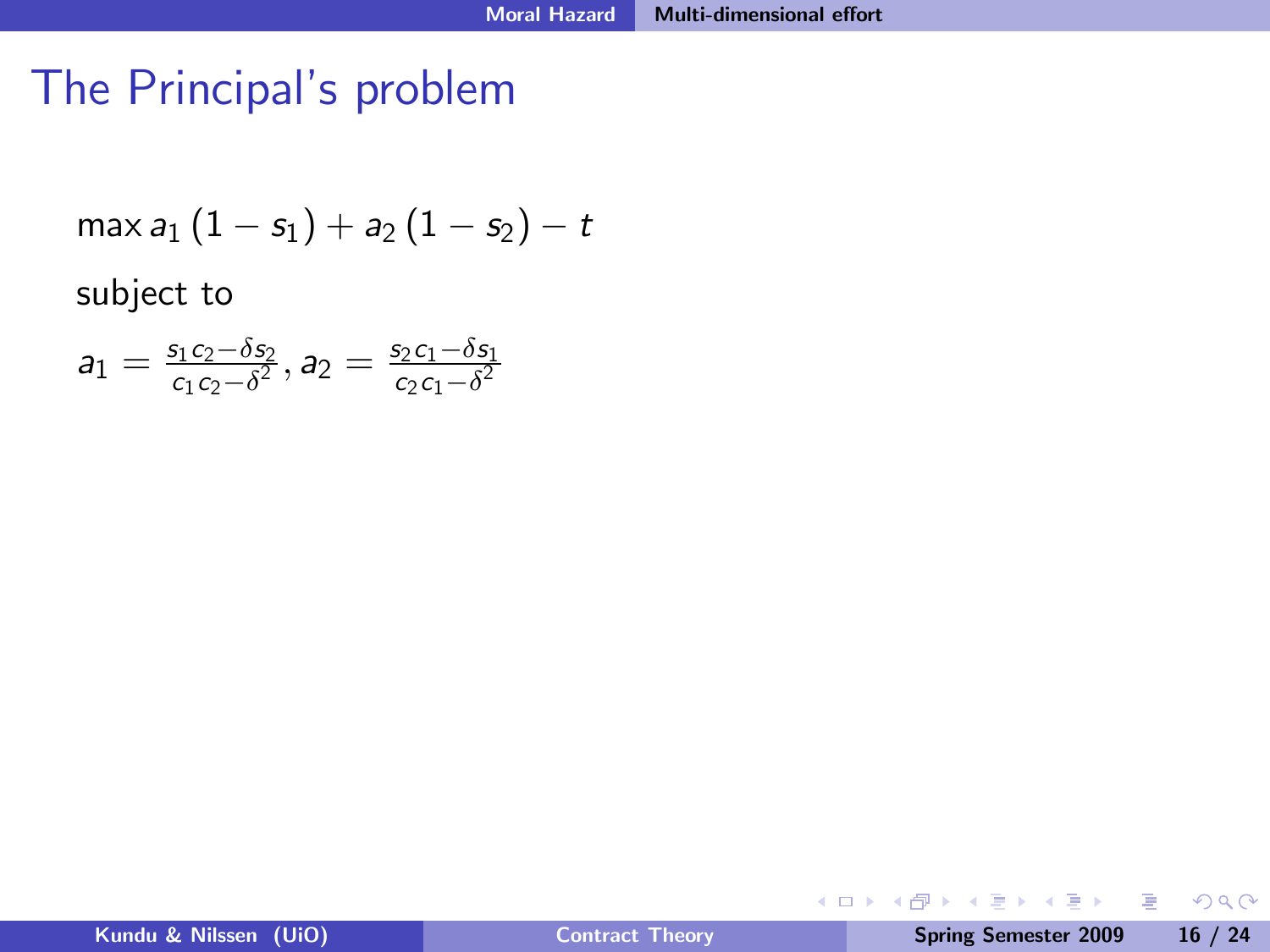## The Principal's problem

$$
\max a_1 (1 - s_1) + a_2 (1 - s_2) - t
$$

subject to

$$
a_1 = \frac{s_1 c_2 - \delta s_2}{c_1 c_2 - \delta^2}, a_2 = \frac{s_2 c_1 - \delta s_1}{c_2 c_1 - \delta^2}
$$
  
\n
$$
IR: \widehat{w}(a_1, a_2) =
$$
  
\n
$$
t + s_1 a_1 + s_2 a_2 - \frac{\eta}{2} (s_1^2 \sigma_1^2 + s_2^2 \sigma_2^2) - \frac{1}{2} (c_1 a_1^2 + c_2 a_2^2) - \delta a_1 a_2 \ge \overline{w}
$$

4 0 8

 $\equiv$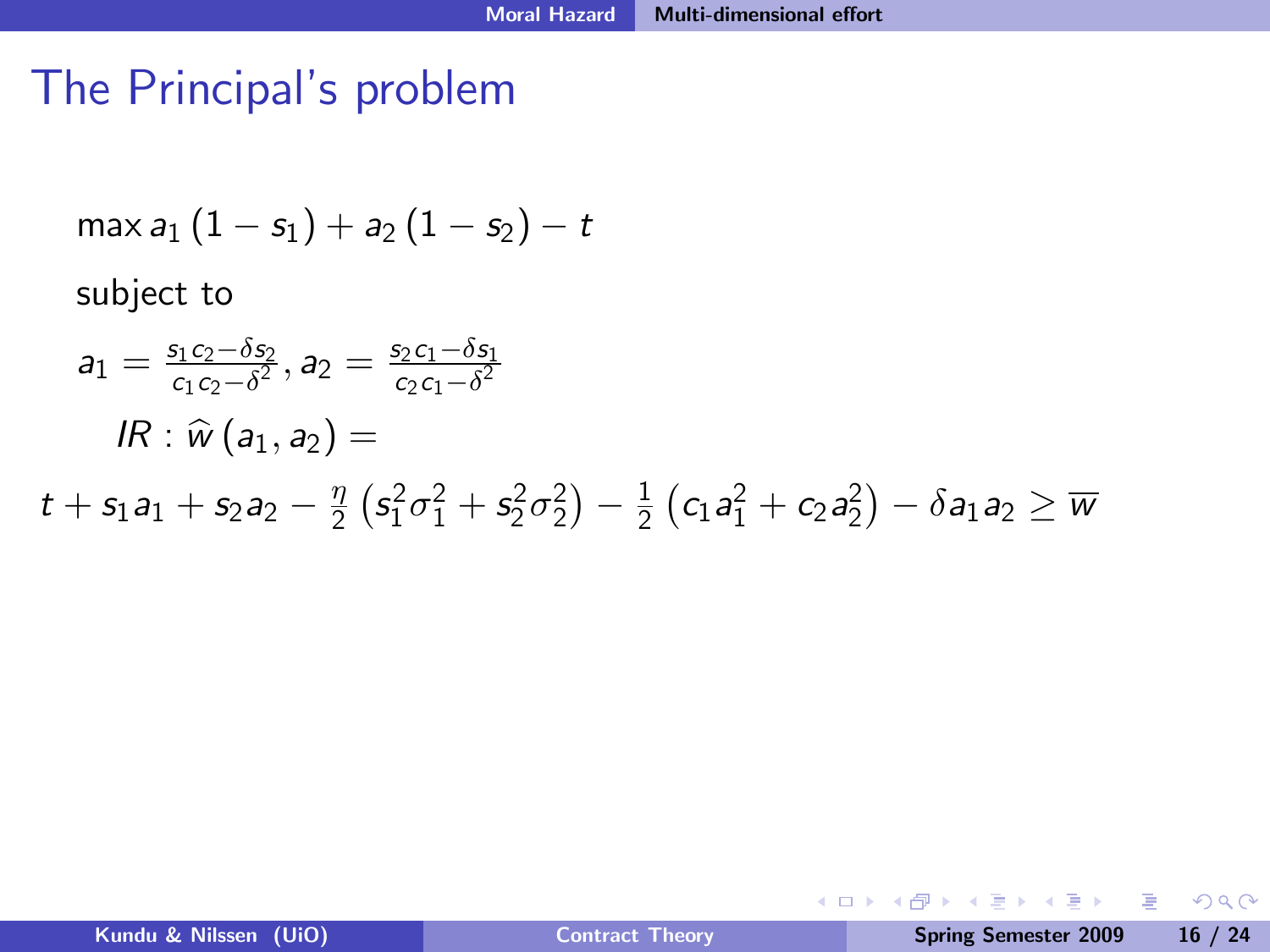## The Principal's problem

$$
\max a_1 (1 - s_1) + a_2 (1 - s_2) - t
$$

subject to

$$
a_1 = \frac{s_1 c_2 - \delta s_2}{c_1 c_2 - \delta^2}, a_2 = \frac{s_2 c_1 - \delta s_1}{c_2 c_1 - \delta^2}
$$

$$
IR: \widehat{w}(a_1, a_2) =
$$

$$
t + s_1 a_1 + s_2 a_2 - \frac{\eta}{2} \left( s_1^2 \sigma_1^2 + s_2^2 \sigma_2^2 \right) - \frac{1}{2} \left( c_1 a_1^2 + c_2 a_2^2 \right) - \delta a_1 a_2 \geq \overline{w}
$$

Easy to see that  $IR$  is binding

Replace  $t$  in  $P$ 's objective function, and check the first order condition  $\textit{\textsf{s}}_{i}^* = \frac{1+(c_{j}-\delta)\eta\sigma_{j}^{2}}{1+n c_{i}\sigma_{+}^{2}+n c_{i}\sigma_{+}^{2}+n^{2}\sigma_{-}^{2}\sigma_{-}^{2}}$  $\frac{1+\gamma c_i\sigma_i^2+\eta c_j\sigma_j^2+\eta^2\sigma_i^2\sigma_j^2(c_ic_j-\delta^2)}{1+\eta c_i\sigma_i^2+\eta c_j\sigma_j^2\sigma_j^2(c_ic_j-\delta^2)}, i=1,2$ 

4 0 8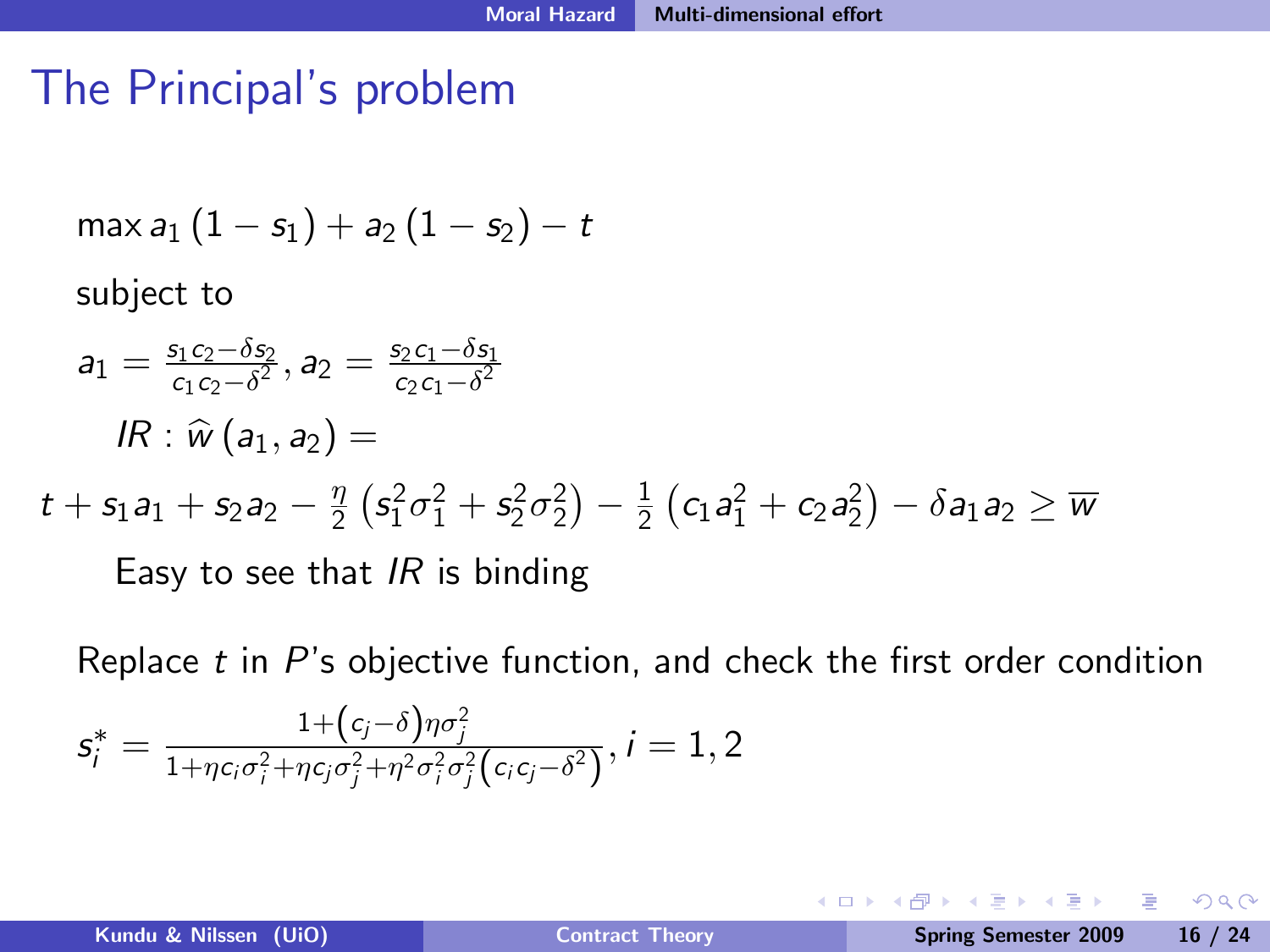#### **Discussion**

- If  $\delta = 0$ , or two tasks are technologically independent
	- ▶ We will have  $a_i^* = \frac{s_i^*}{c_i}$  and  $s_i^* = \frac{1}{1 + \eta c_i \sigma_i^2}$

重

ヨメ イヨメ

**← ロ ▶ → イ 冊**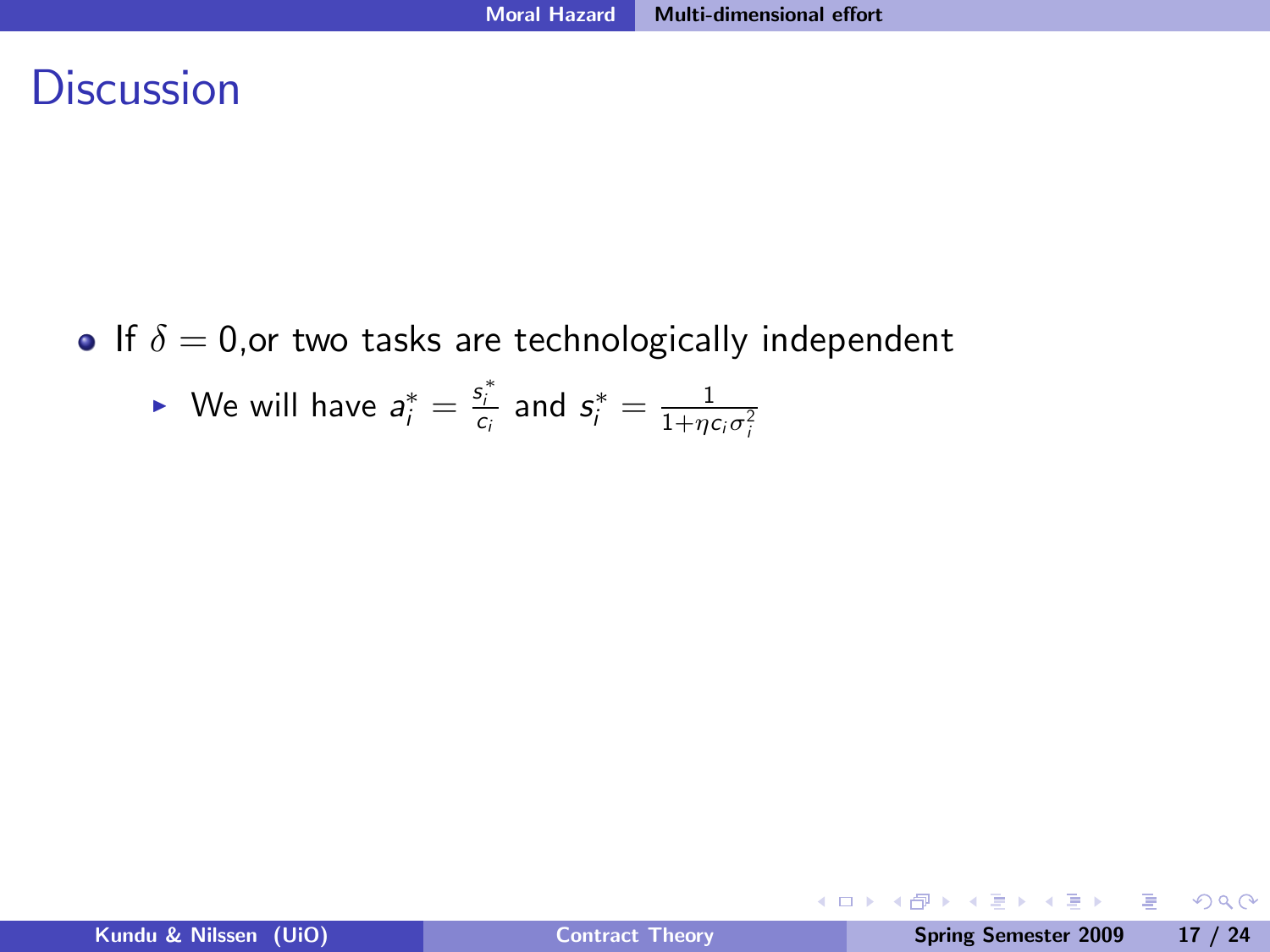#### **Discussion**

- If  $\delta = 0$ , or two tasks are technologically independent
	- ▶ We will have  $a_i^* = \frac{s_i^*}{c_i}$  and  $s_i^* = \frac{1}{1 + \eta c_i \sigma_i^2}$
- **•** Endogenous complementarity between s's

$$
\quad \bullet \quad \tfrac{\partial}{\partial \big(\sigma_1^2\big)} s_2 < 0
$$

4 0 8 1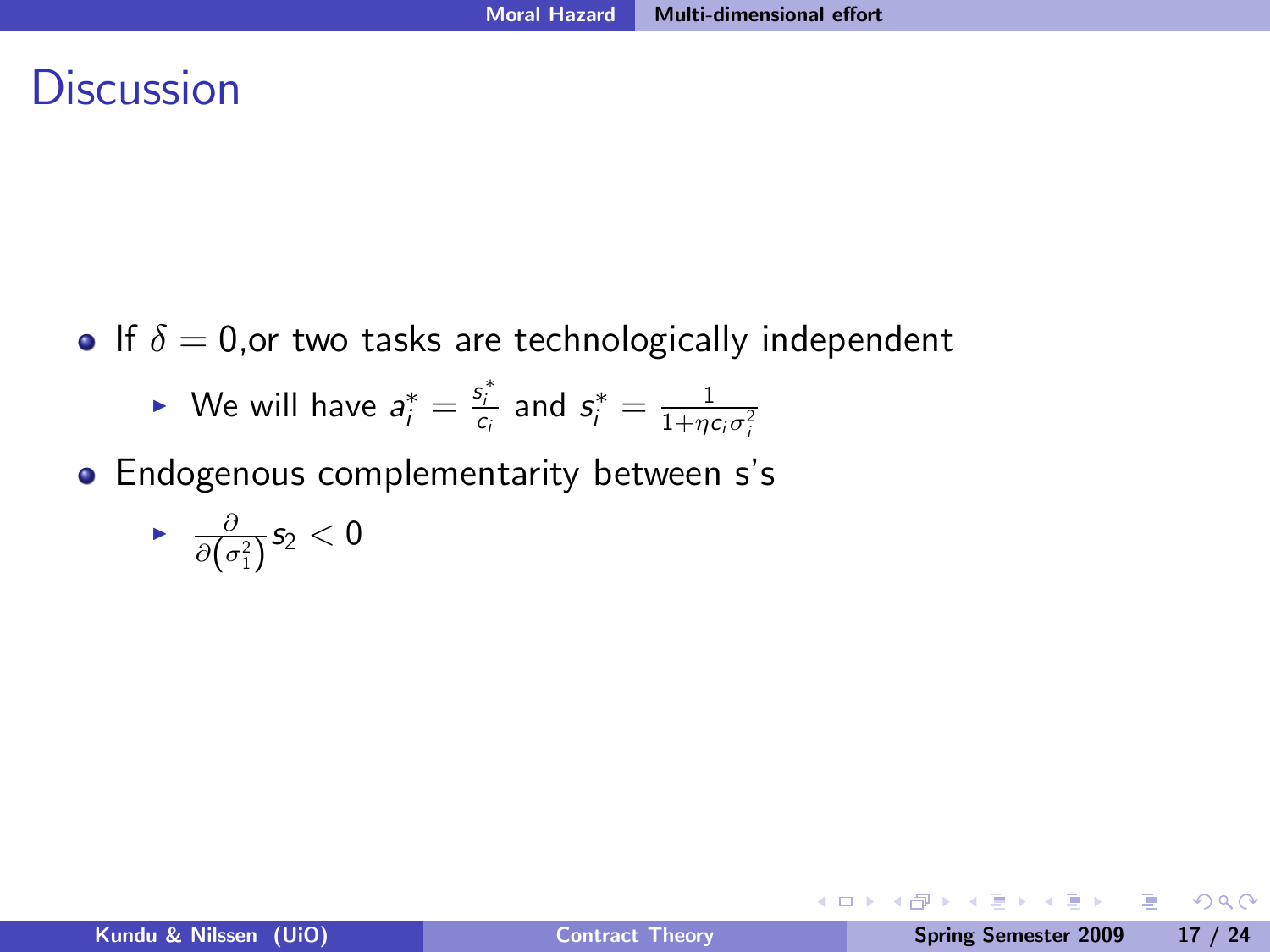#### **Discussion**

- If  $\delta = 0$ , or two tasks are technologically independent
	- ▶ We will have  $a_i^* = \frac{s_i^*}{c_i}$  and  $s_i^* = \frac{1}{1 + \eta c_i \sigma_i^2}$
- **Endogenous complementarity between s's**

$$
\quad \bullet \quad \tfrac{\partial}{\partial \big(\sigma_1^2\big)} s_2 < 0
$$

 $\triangleright$  What if P has little control over  $s_2$ ?

4 0 8 1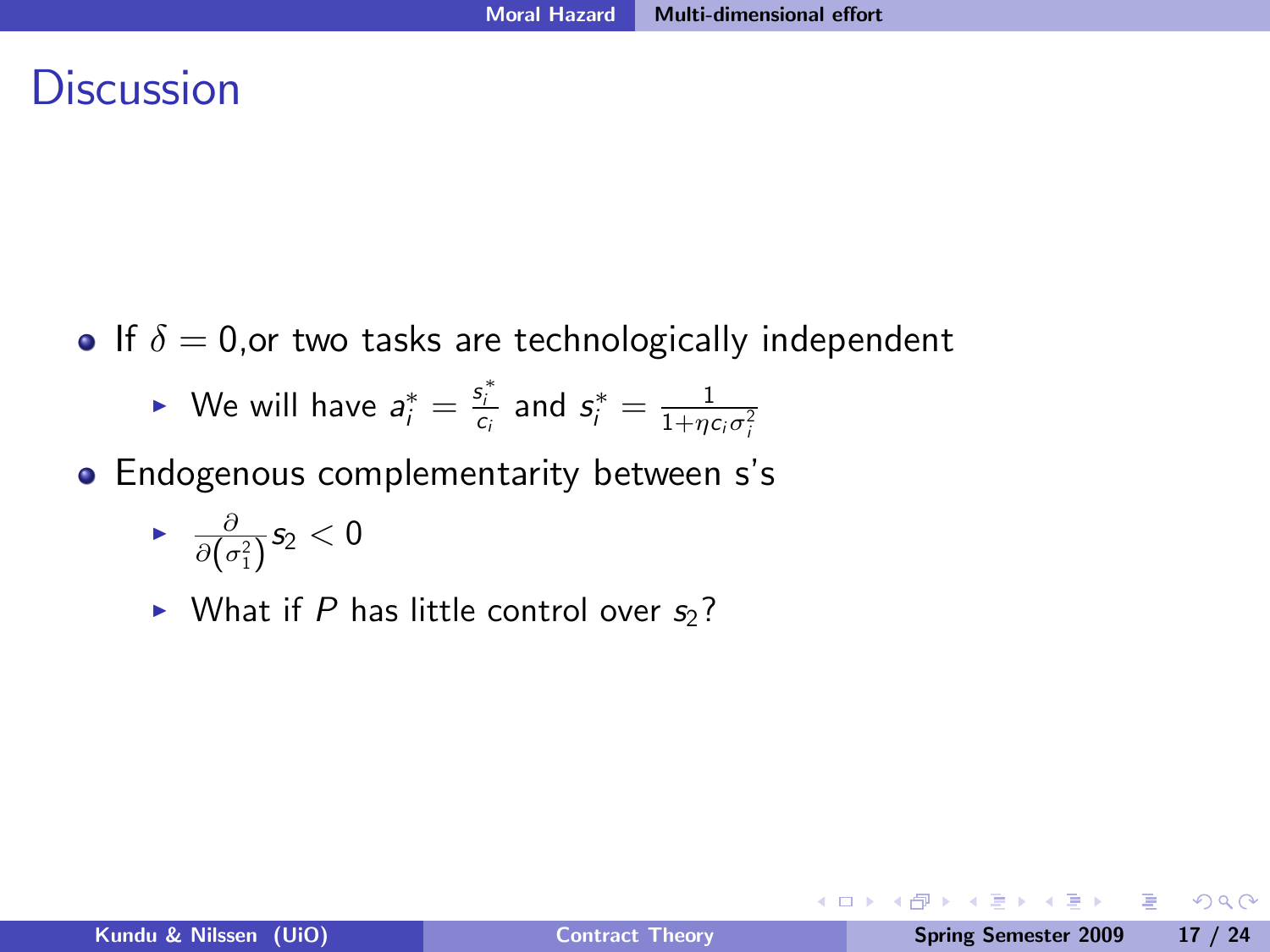#### Framework

Risk neutral shareholders (P) hiring a risk neutral CEO (A) to run the company

Two possible realization  $X \in \{0, R\}$ ;  $p (X = R) = \theta e$ 

Ability  $\theta = \theta_I$  and  $\theta_H$  with respective probabilities  $\beta$  and  $1 - \beta$ 

Effort is costly: 
$$
\psi(e) = \frac{c}{2}e^2
$$

Contract:  $\left(t_{i}, r_{i}\right)$  where  $t_{i}$  is an upfront payment and  $r_{i}$  is the repayment amount after revenue is realized (from  $A$  to  $P$ )

KED KAD KED KED E LAGA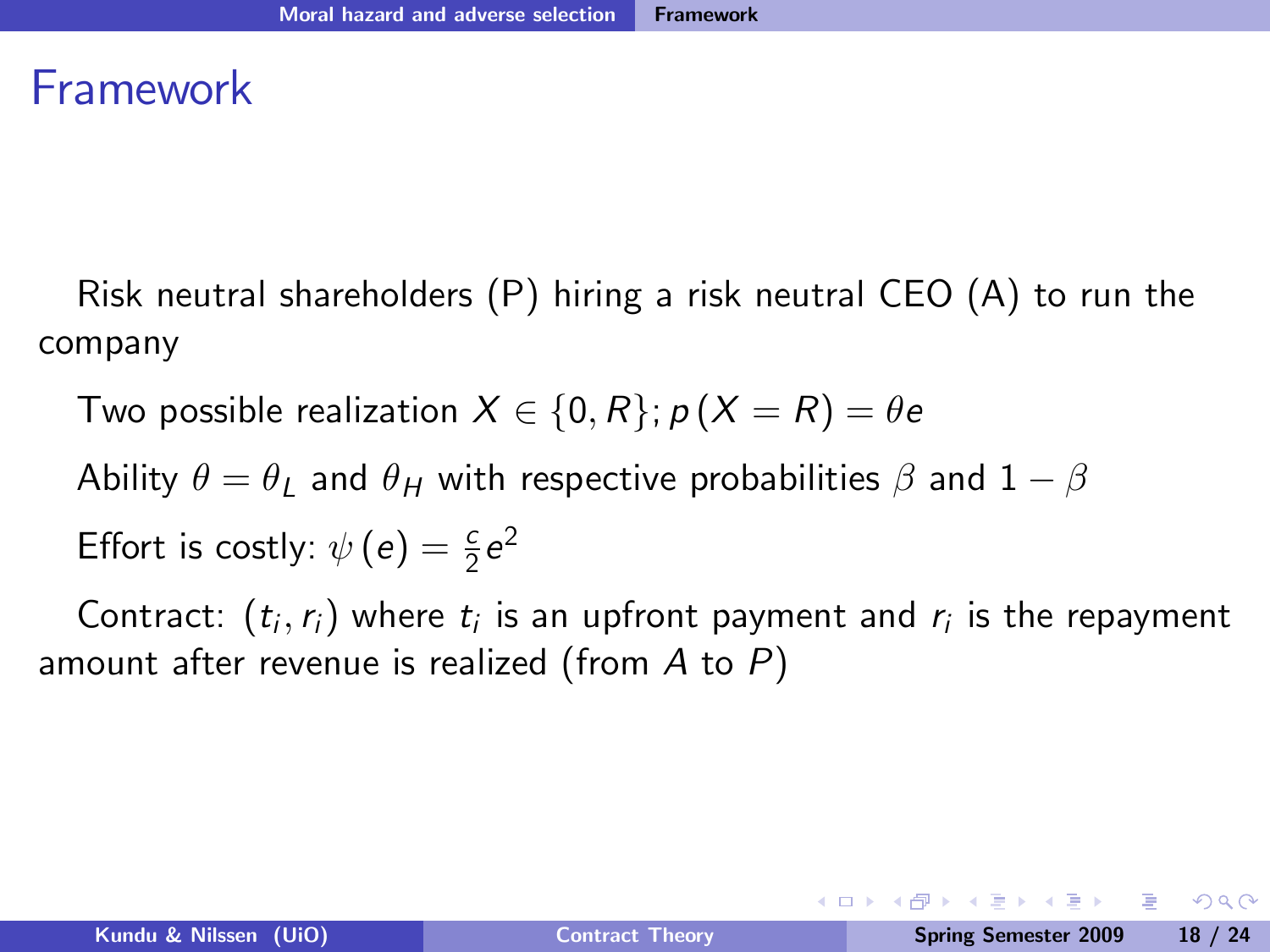#### A's choice of effort

 $(t_i,r_i)$  given max<sub>e</sub>  $\theta_i$ e  $(R - r_i) - t_i - \frac{c}{2}$  $\frac{c}{2}e^2$ ,  $i = L$ , H

÷  $\sim$ 

**← ロ ▶ → イ 冊** 

 $\equiv$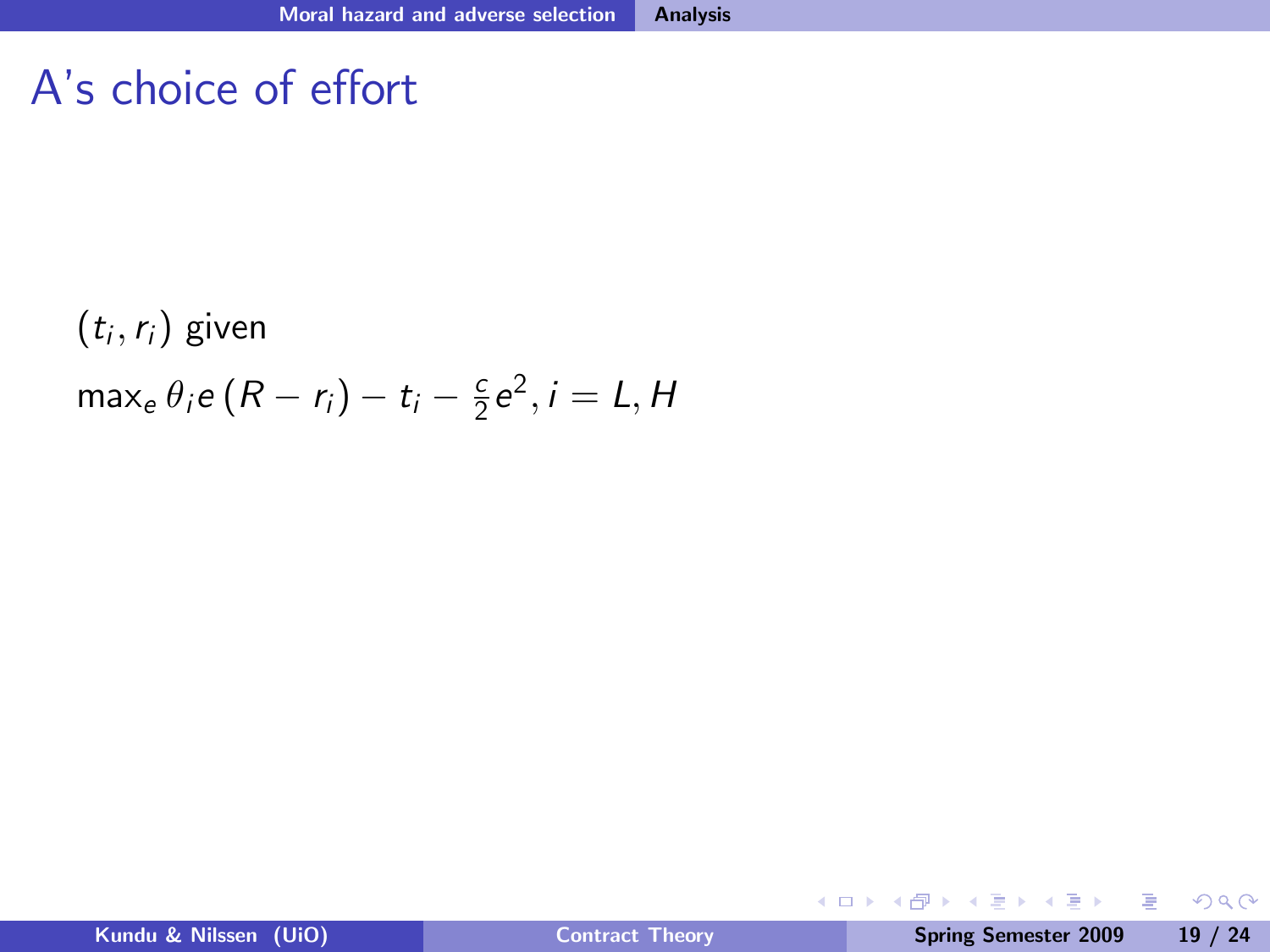#### A's choice of effort

 $(t_i,r_i)$  given max<sub>e</sub>  $\theta_i$ e  $(R - r_i) - t_i - \frac{c}{2}$  $\frac{c}{2}e^2$ ,  $i = L$ , H Optimal effort (solving the first order condition)  $e_i = \frac{\theta_i (R-r_i)}{c}$ 

Maximum payoff:  $\frac{1}{2}$  $\frac{1}{2c} [\theta_{i} (R - r_{i})]^{2} - t_{i}$ 

**◆ ロ ▶ → 何**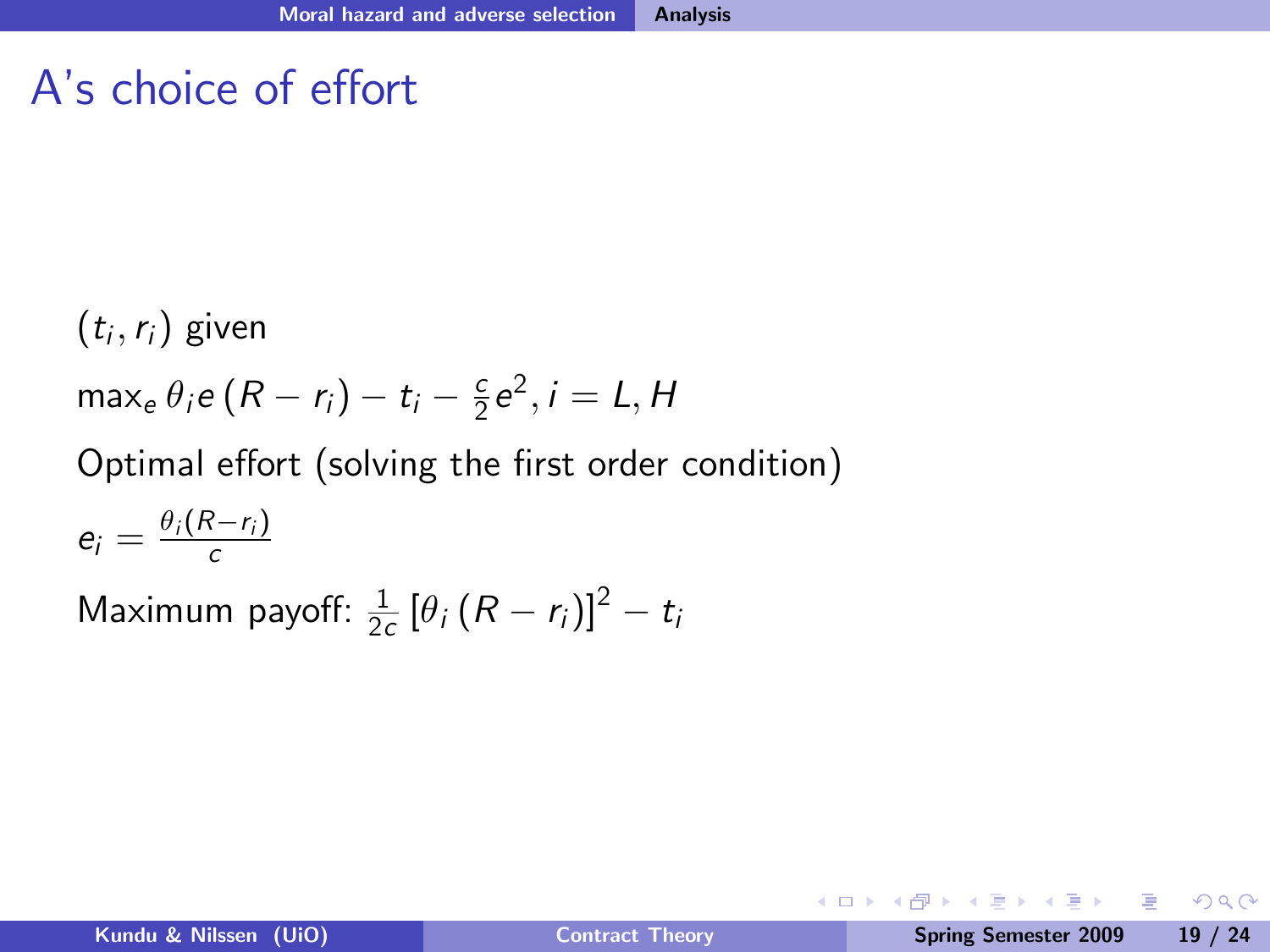### P's optimization problem

$$
\max_{(t_i,r_i)} \left\{ \beta \left[ t_H + \theta^2_H (R - r_H) \frac{r_H}{c} \right] + (1 - \beta) \left[ t_L + \theta^2_L (R - r_L) \frac{r_L}{c} \right] \right\}
$$
  
\nIC:  $\frac{1}{2c} \left[ \theta_i (R - r_i) \right]^2 - t_i \ge \frac{1}{2c} \left[ \theta_i (R - r_j) \right]^2 - t_j; j \ne i, i = L, H$   
\nIR:  $\frac{1}{2c} \left[ \theta_i (R - r_i) \right]^2 - t_i \ge 0, i = L, H$ 

 $\equiv$ 

 $299$ 

イロト イ伊 トイヨ トイヨト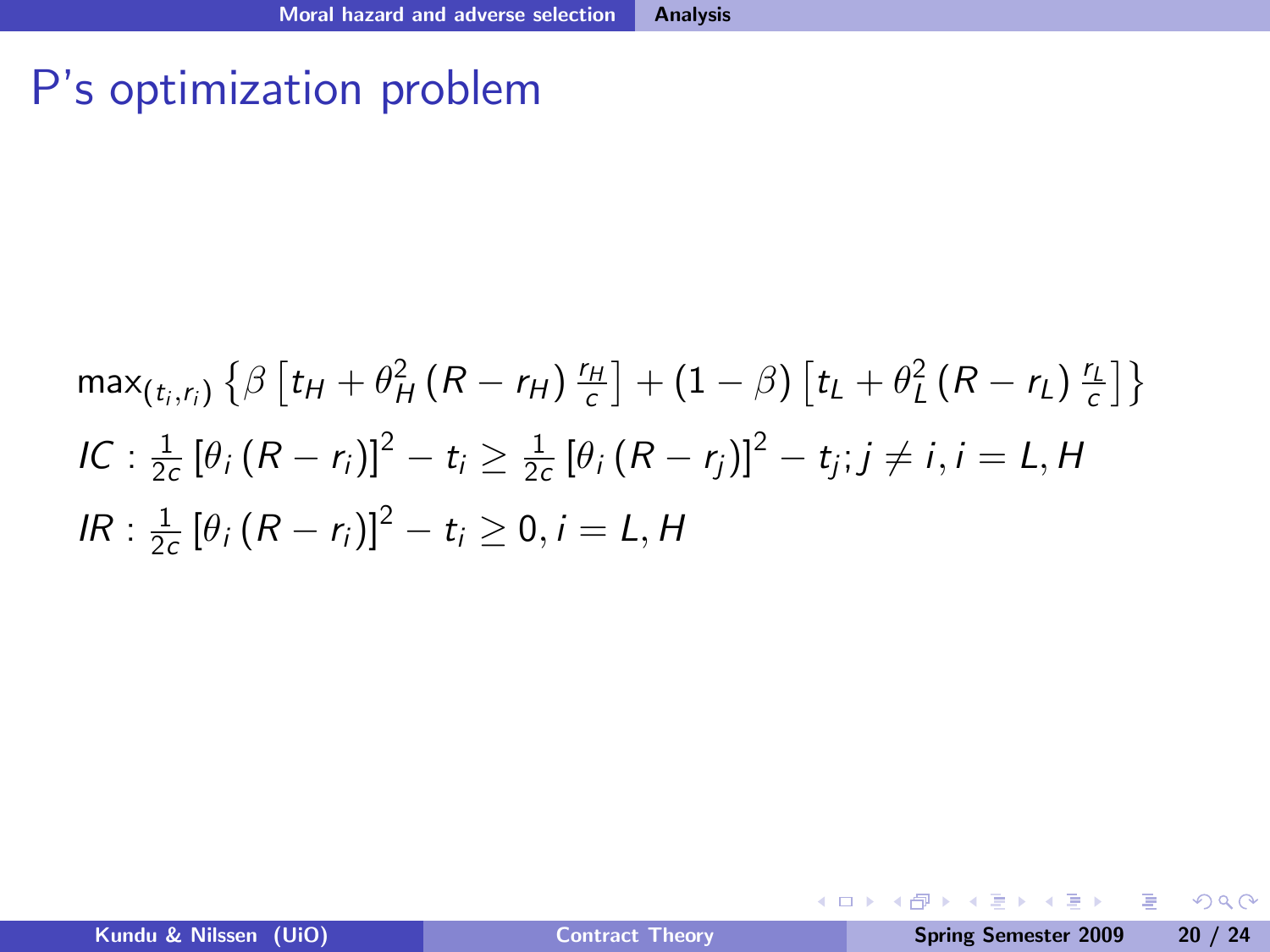# Optimal contract with moral hazard only

Suppose  $P$  knows  $A$ 's ability  $\max_{(t_i,r_i)}\left[t_i+\theta_i^2\left(R-r_i\right)\frac{r_i}{c}\right]$ IR :  $\frac{1}{2}$  $\frac{1}{2c} [\theta_i (R - r_i)]^2 - t_i \ge 0, i = L, H$ 

4 0 8

重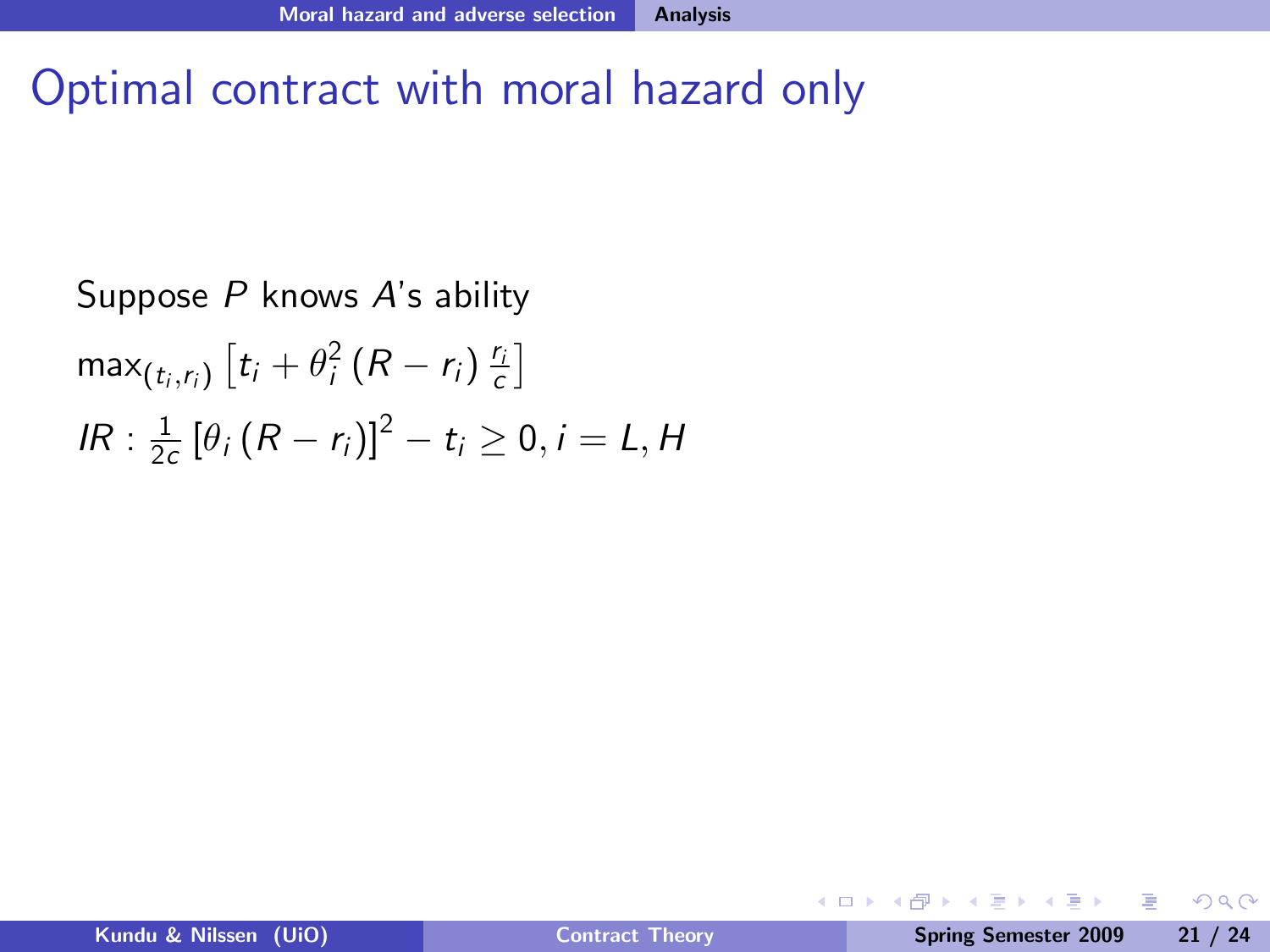# Optimal contract with moral hazard only

Suppose P knows A's ability  $\max_{(t_i,r_i)}\left[t_i+\theta_i^2\left(R-r_i\right)\frac{r_i}{c}\right]$ IR :  $\frac{1}{2}$  $\frac{1}{2c} [\theta_i (R - r_i)]^2 - t_i \ge 0, i = L, H$ IR is binding; Replace  $t_i$  in the objective function max $_{r_i}\frac{1}{2\alpha}$  $\frac{1}{2c}\theta_i^2(R^2 - r_i^2)$ 

4 0 8

D.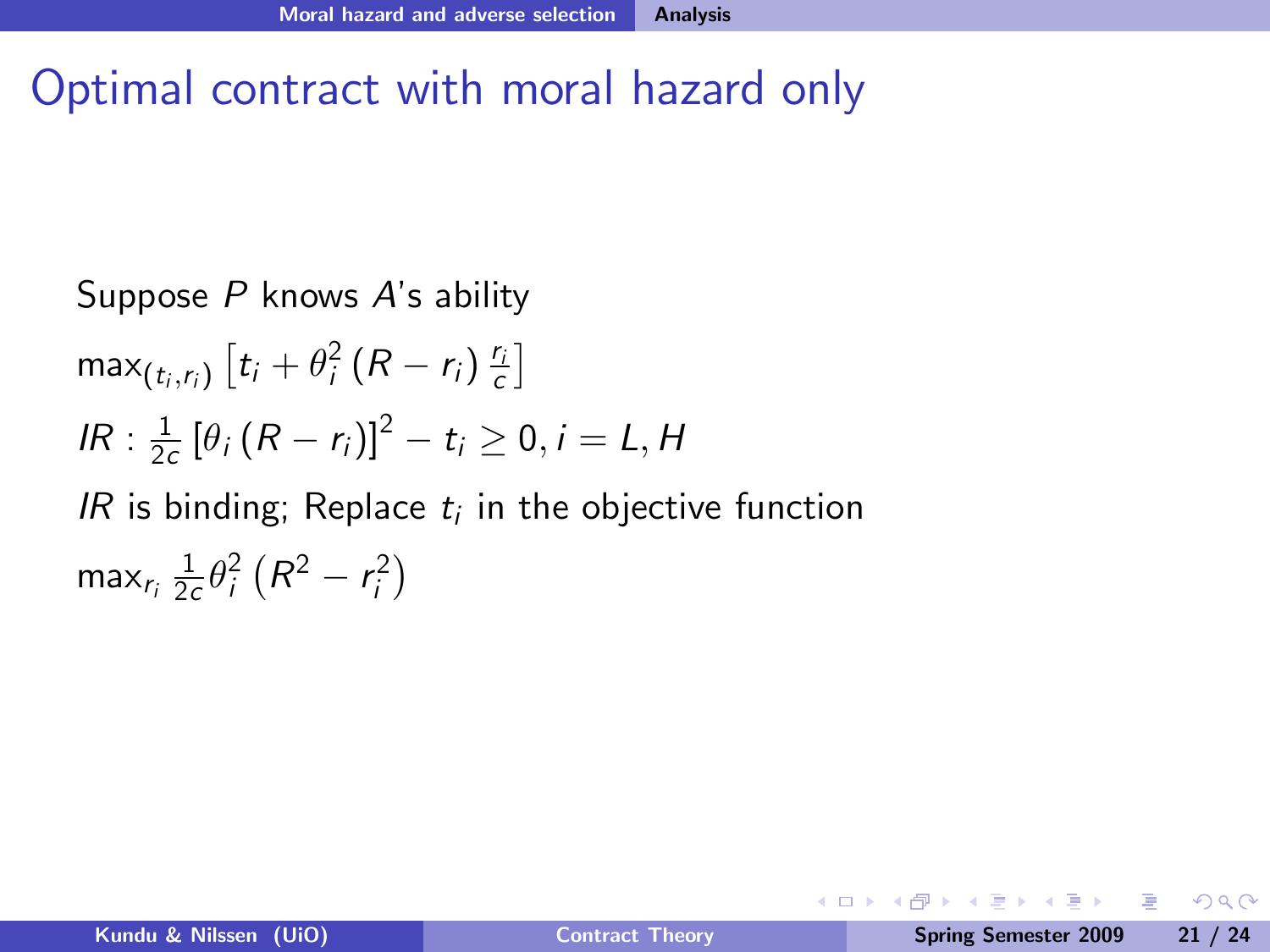# Optimal contract with moral hazard only

Suppose *P* knows *A*'s ability\n
$$
\max_{(t_i, r_i)} [t_i + \theta_i^2 (R - r_i) \frac{r_i}{c}]
$$
\n
$$
IR: \frac{1}{2c} [\theta_i (R - r_i)]^2 - t_i \ge 0, i = L, H
$$
\n
$$
IR \text{ is binding; Replace } t_i \text{ in the objective function}
$$
\n
$$
\max_{r_i} \frac{1}{2c} \theta_i^2 (R^2 - r_i^2)
$$
\nSolution:  $r_H = r_L = 0$ ;  $t_i = \frac{\theta_i^2 R^2}{2c}$ , *P* sells the firm to *A*

Þ

 $QQ$ 

イロト イ伊 トイヨ トイヨト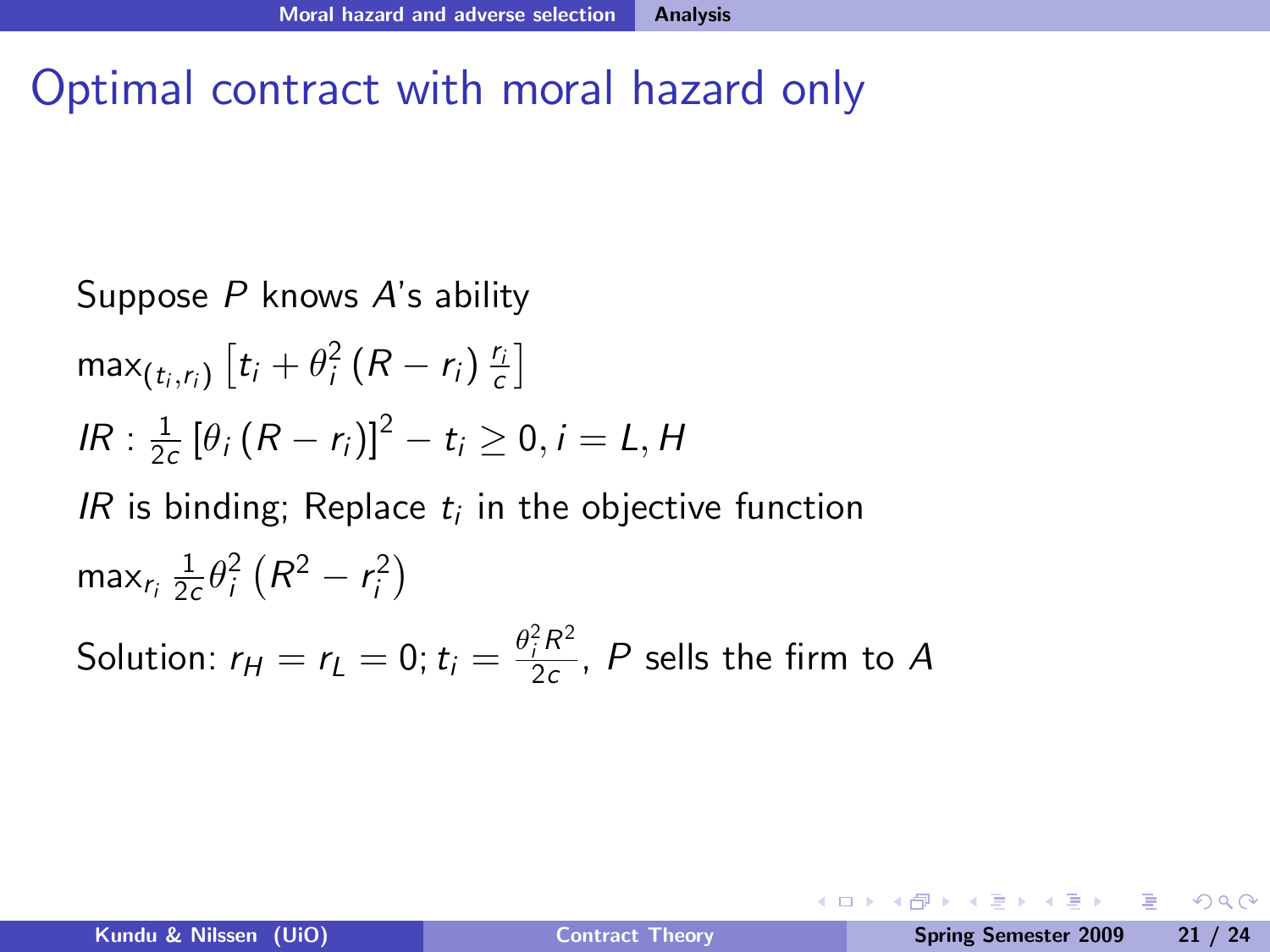## Optimal contract with adverse selection only

Suppose *A* provides a fixed effort 
$$
\overline{e}
$$
, but *P* cannot observe  $\theta$   
\n
$$
\max_{(t_i, r_i)} \{\beta[t_H + \theta_H \overline{e}r_H] + (1 - \beta)[t_L + \theta_L \overline{e}r_L]\}
$$
\n
$$
IC: \theta_i \overline{e}(R - r_i) - t_i \geq \theta_i \overline{e}(R - r_j) - t_j
$$
\n
$$
IR: \theta_i \overline{e}(R - r_i) - t_i - \frac{c}{2} \overline{e}^2 \geq 0
$$

医阿里氏阿里氏

**← ロ ▶ → イ 冊** 

Þ

 $QQ$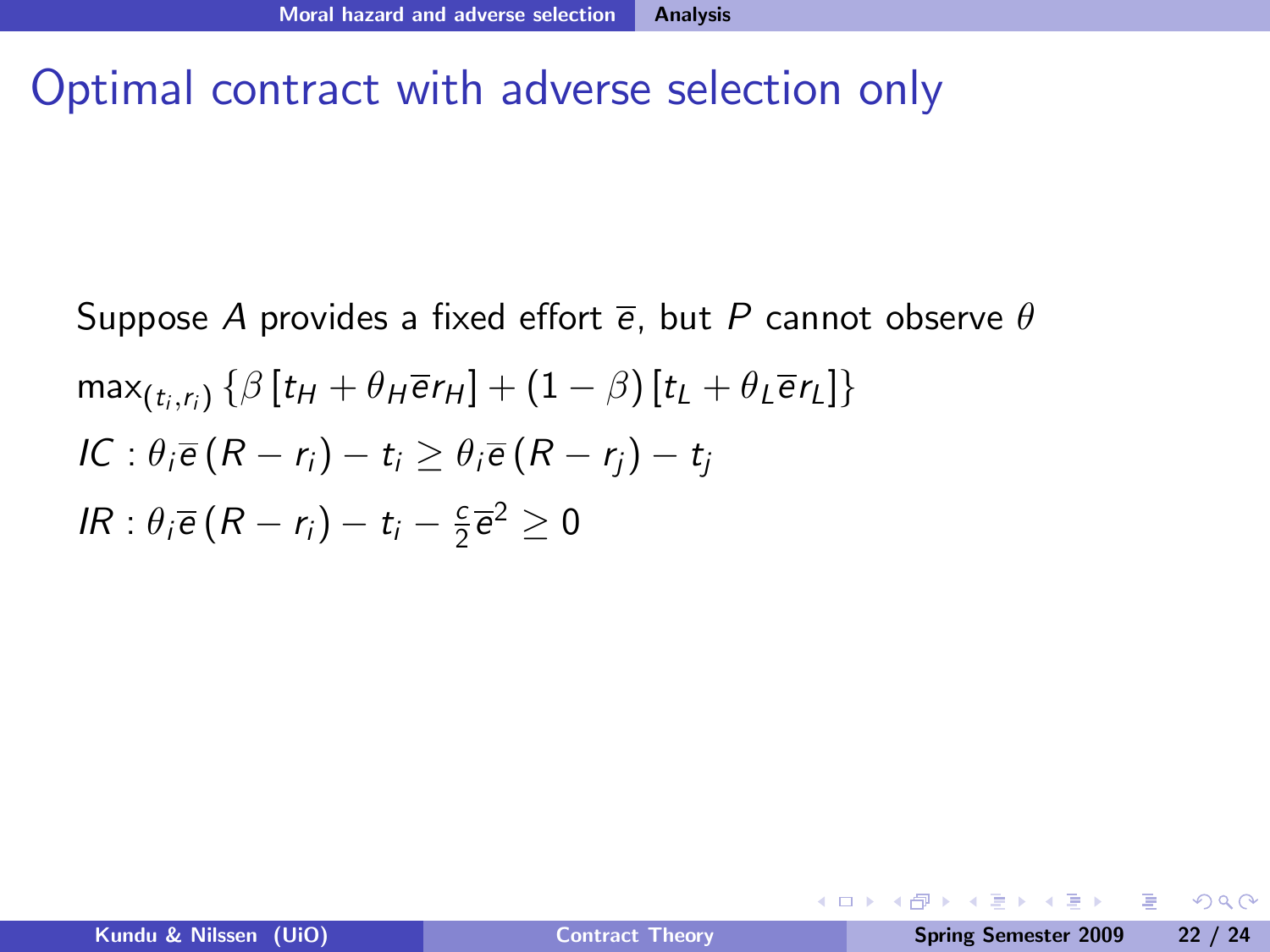# Optimal contract with adverse selection only

Suppose *A* provides a fixed effort 
$$
\overline{e}
$$
, but *P* cannot observe  $\theta$   
\n
$$
\max_{(t_i, r_i)} \{\beta \left[ t_H + \theta_H \overline{e} r_H \right] + (1 - \beta) \left[ t_L + \theta_L \overline{e} r_L \right] \}
$$
\n*IC*:  $\theta_i \overline{e} (R - r_i) - t_i \geq \theta_i \overline{e} (R - r_j) - t_j$   
\n*IR*:  $\theta_i \overline{e} (R - r_i) - t_i - \frac{c}{2} \overline{e}^2 \geq 0$   
\nSolution:  $r_L = r_H = R, t_i = -\frac{c}{2} \overline{e}^2$ ; Complete extraction of the  
\ninformational rent

Þ

 $2990$ 

医阿雷氏阿雷氏

**◆ ロ ▶ → 何**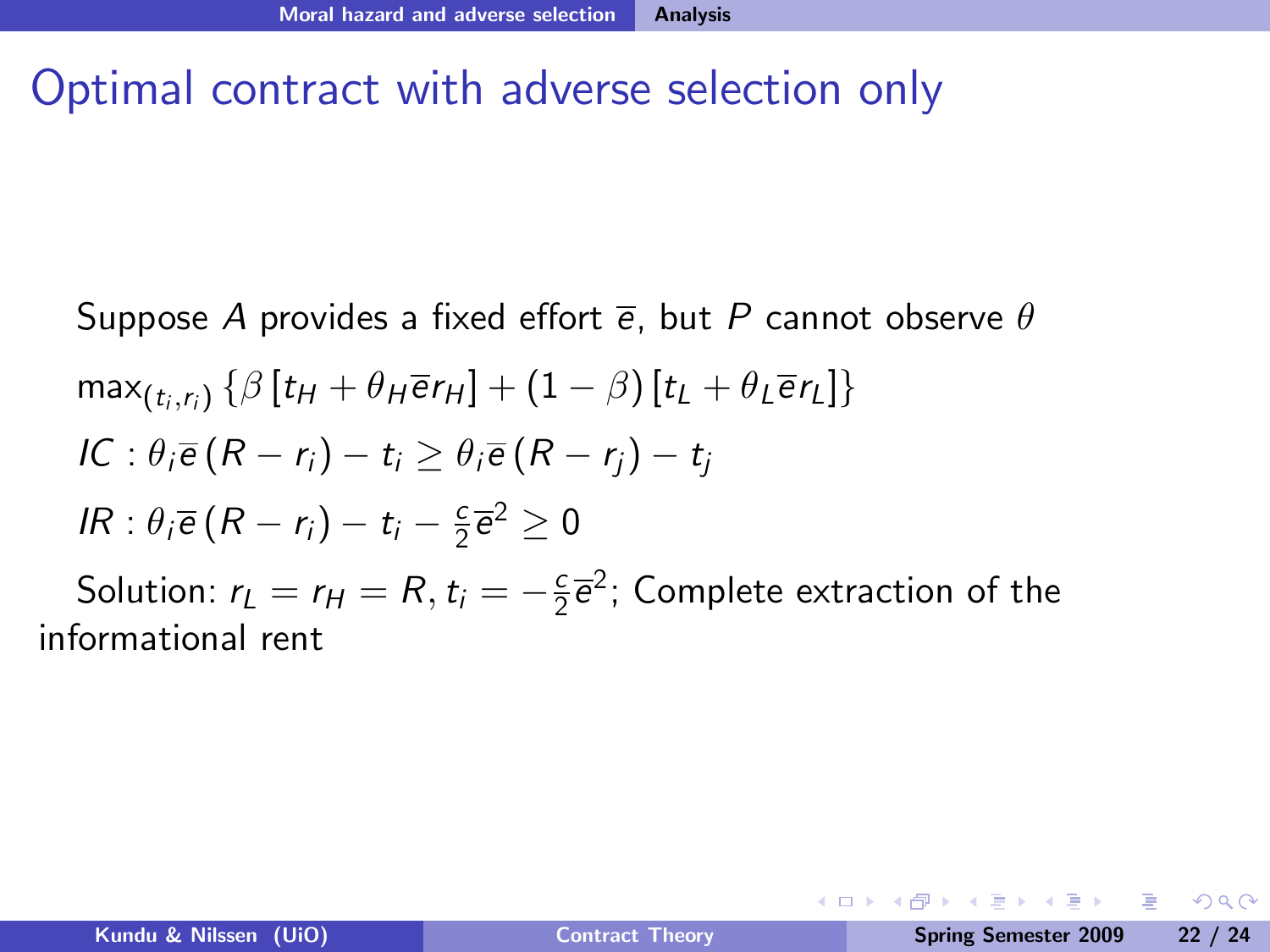Note that IRL and ICH will be binding; High type's informational rent is bounded below by its utility if it had accepted the offer made for the low type

 $200$ 

**A BAKABA** 

4日下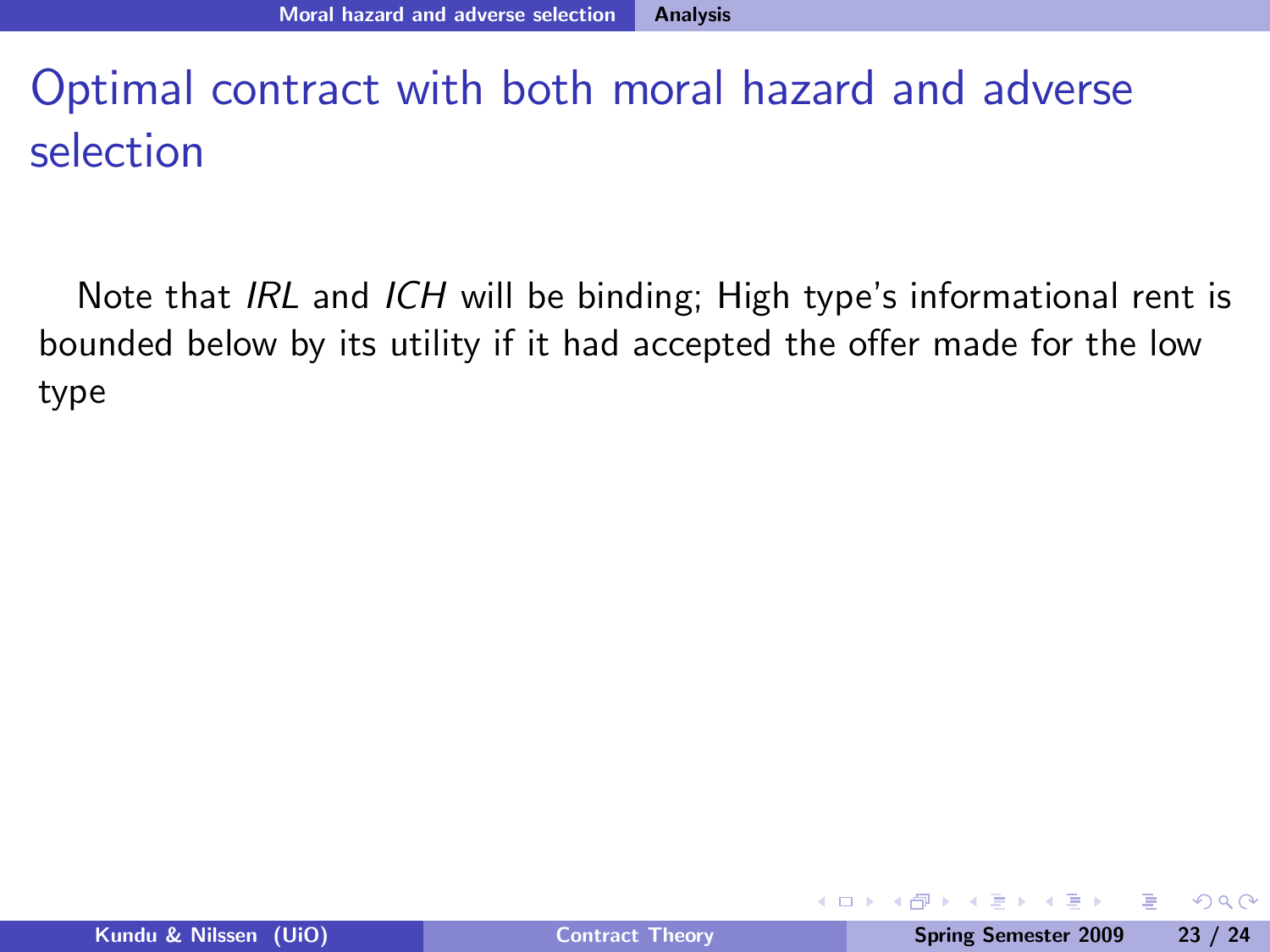Note that IRL and ICH will be binding; High type's informational rent is bounded below by its utility if it had accepted the offer made for the low type

$$
\max_{(t_i,r_i)} \left\{ \beta \left[ t_H + \theta_H^2 \left( R - r_H \right) \frac{r_H}{c} \right] + (1 - \beta) \left[ t_L + \theta_L^2 \left( R - r_L \right) \frac{r_L}{c} \right] \right\}
$$
  
\nIC: 
$$
\frac{1}{2c} \left[ \theta_H \left( R - r_H \right) \right]^2 - t_H = \frac{1}{2c} \left[ \theta_H \left( R - r_L \right) \right]^2 - t_L
$$
  
\nIR: 
$$
\frac{1}{2c} \left[ \theta_L \left( R - r_L \right) \right]^2 - t_L = 0
$$

 $200$ 

**A BAKABA** 

4日下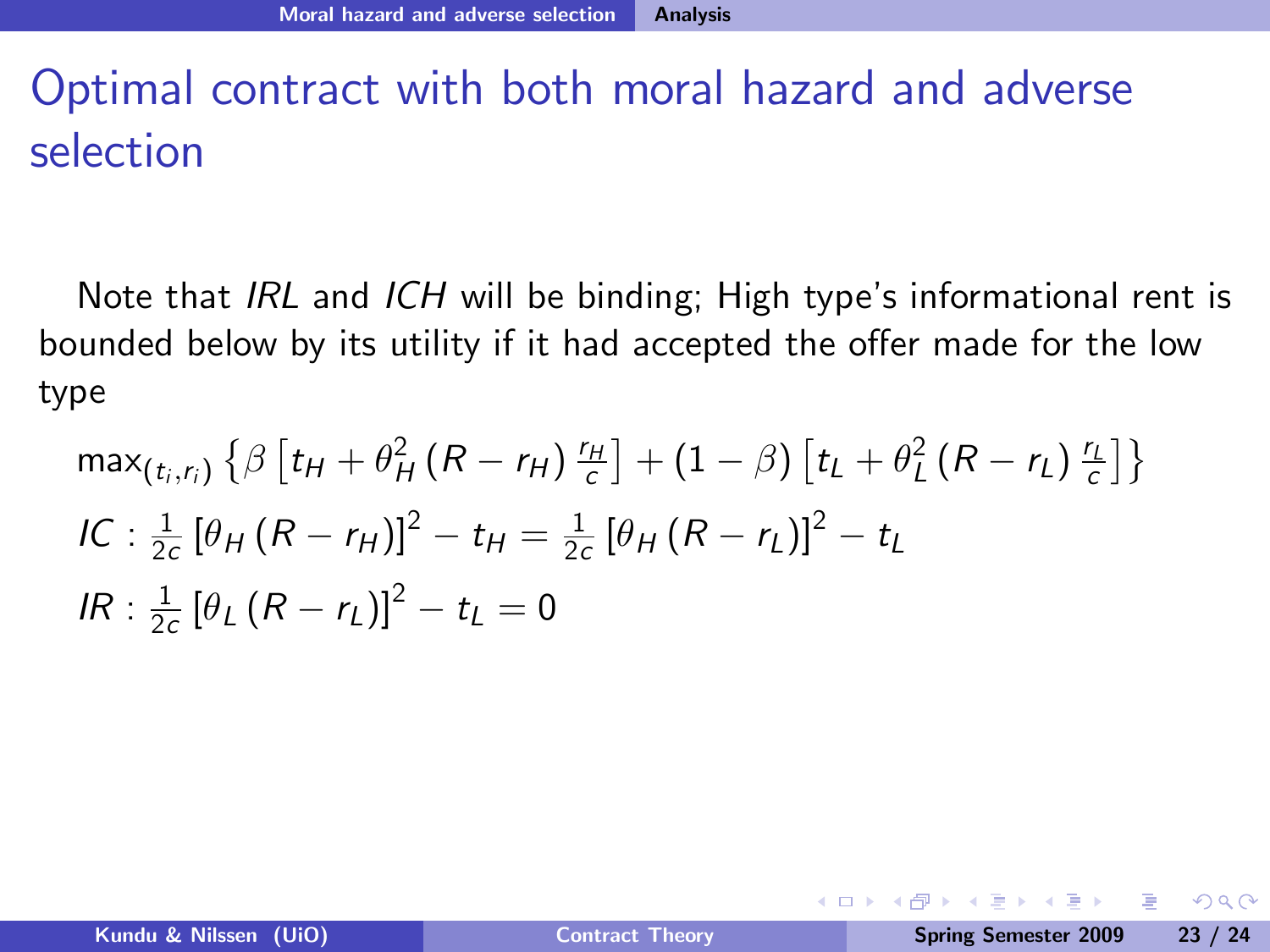Note that IRL and ICH will be binding; High type's informational rent is bounded below by its utility if it had accepted the offer made for the low type

$$
\max_{(t_i, r_i)} \left\{ \beta \left[ t_H + \theta_H^2 \left( R - r_H \right) \frac{r_H}{c} \right] + (1 - \beta) \left[ t_L + \theta_L^2 \left( R - r_L \right) \frac{r_L}{c} \right] \right\}
$$
  
\nIC: 
$$
\frac{1}{2c} \left[ \theta_H \left( R - r_H \right) \right]^2 - t_H = \frac{1}{2c} \left[ \theta_H \left( R - r_L \right) \right]^2 - t_L
$$
  
\nIR: 
$$
\frac{1}{2c} \left[ \theta_L \left( R - r_L \right) \right]^2 - t_L = 0
$$

Solution:  $r_l = 0$ ;

4 0 8 1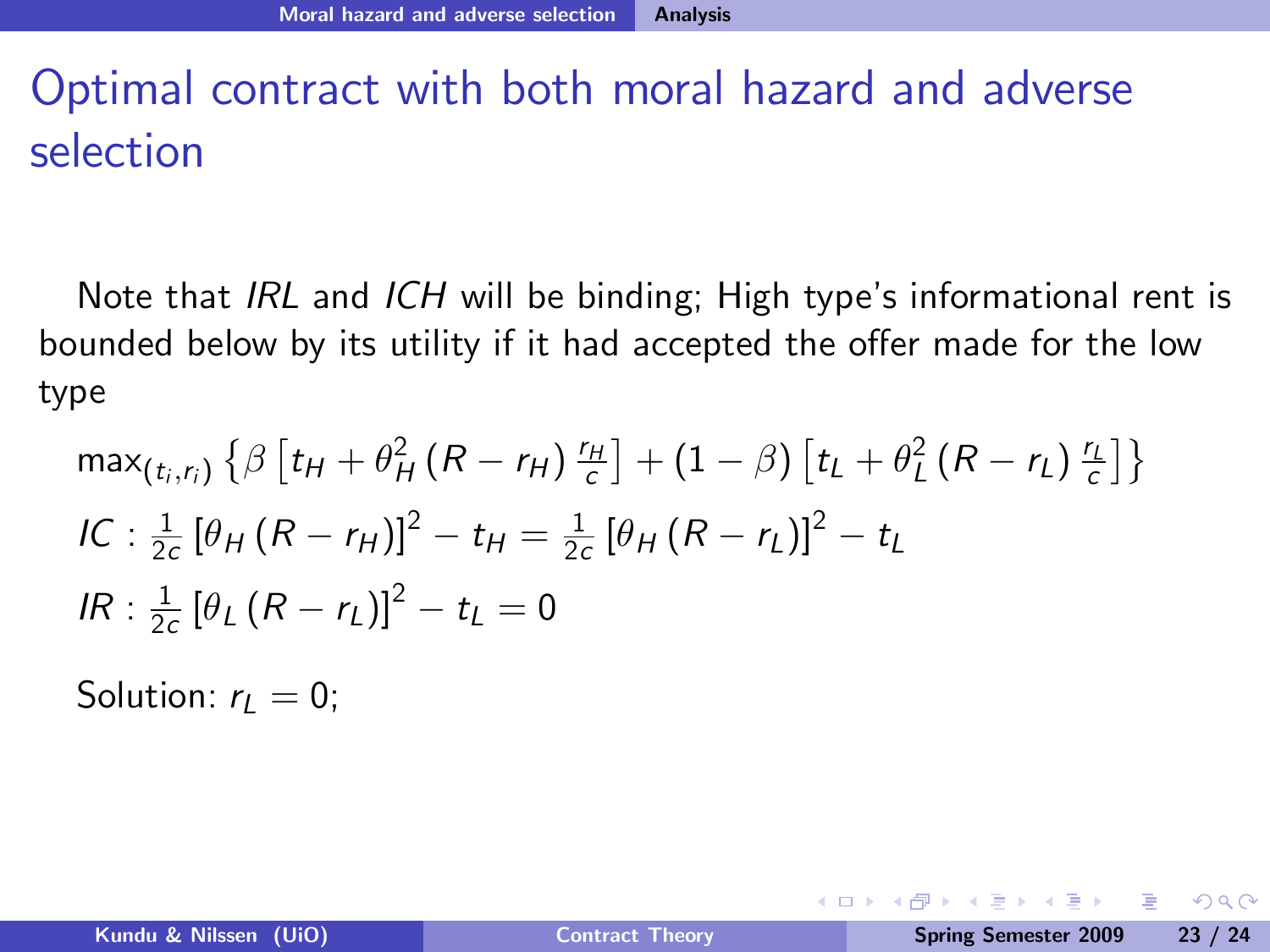Note that IRL and ICH will be binding; High type's informational rent is bounded below by its utility if it had accepted the offer made for the low type

$$
\max_{(t_i,r_i)} \left\{ \beta \left[ t_H + \theta_H^2 \left( R - r_H \right) \frac{r_H}{c} \right] + (1 - \beta) \left[ t_L + \theta_L^2 \left( R - r_L \right) \frac{r_L}{c} \right] \right\}
$$
  
\n
$$
IC: \frac{1}{2c} \left[ \theta_H \left( R - r_H \right) \right]^2 - t_H = \frac{1}{2c} \left[ \theta_H \left( R - r_L \right) \right]^2 - t_L
$$
  
\n
$$
IR: \frac{1}{2c} \left[ \theta_L \left( R - r_L \right) \right]^2 - t_L = 0
$$

Solution:  $r_L = 0$ ;  $r_H = \frac{\beta(\theta_H^2 - \theta_L^2)R}{\beta(\theta_H^2 - \theta_L^2) + (1 - \theta_L^2)}$  $\frac{\beta(\nu_H - \nu_L') \wedge \beta(\rho_H' - \rho_L') + (1-\beta)\theta_L'}{\beta(\theta_H' - \theta_L') + (1-\beta)\theta_L'}$ ; No effort distortion for the high ability  $A$ , but downward effort distortion for the low ability  $A$